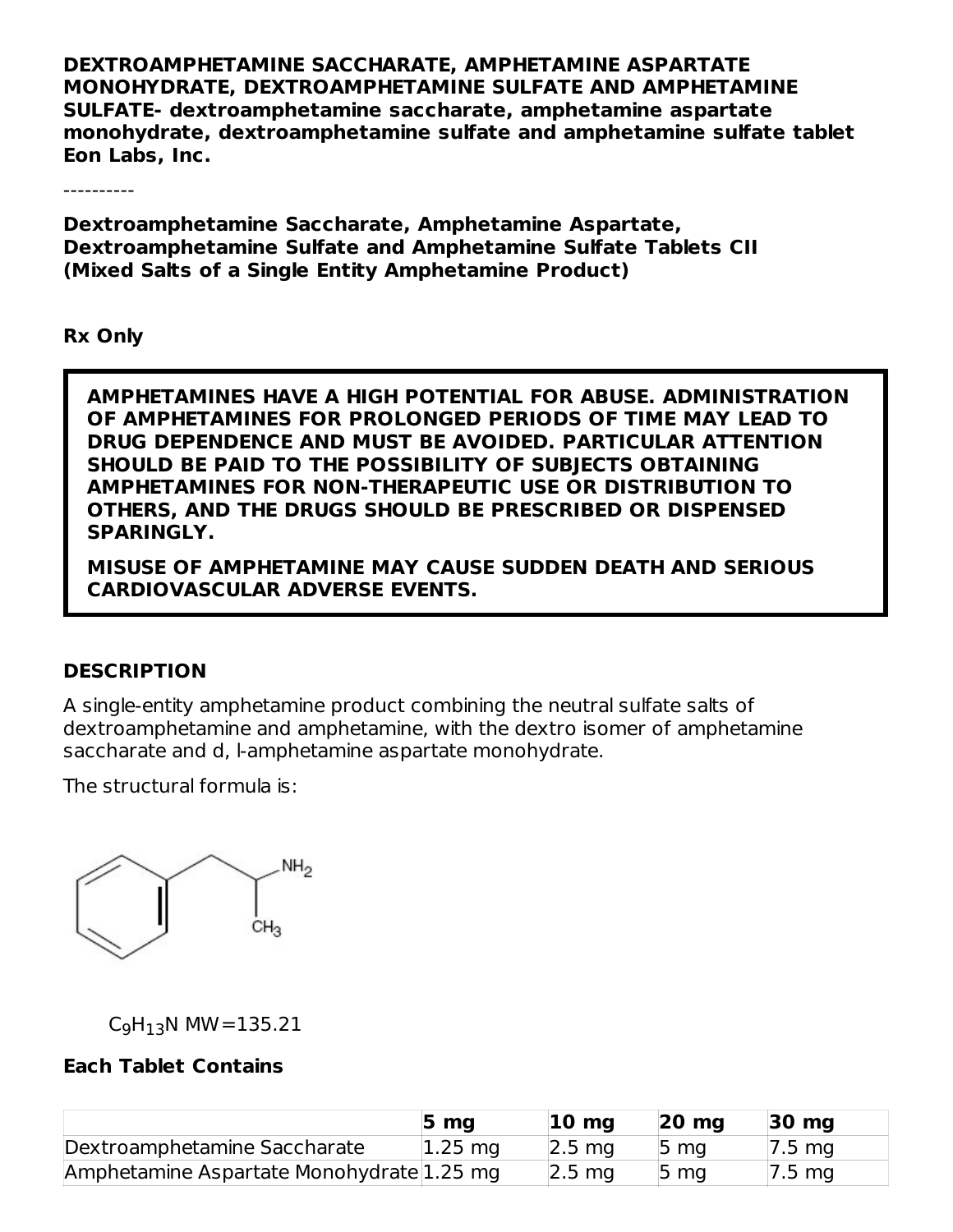| Dextroamphetamine Sulfate USP              | $ 1.25 \text{ mg} $ | $ 2.5 \text{ ma} $ | 5 <sub>ma</sub>     | $ 7.5 \text{ mg} $  |
|--------------------------------------------|---------------------|--------------------|---------------------|---------------------|
| Amphetamine Sulfate USP                    | $ 1.25 \text{ mg} $ | $ 2.5 \text{ ma} $ | 15 ma               | $ 7.5 \text{ mg} $  |
| Total amphetamine base equivalence 3.13 mg |                     | $ 6.3 \text{ ma} $ | $ 12.6 \text{ mg} $ | $ 18.8 \text{ mg} $ |

In addition each tablet for oral administration contains the following inactive ingredients: lactose monohydrate, pregelatinized starch (corn) and magnesium stearate.

In addition dextroamphetamine saccharate, amphetamine aspartate, dextroamphetamine sulfate and amphetamine sulfate tablets (mixed salts of a single entity amphetamine product) 5 mg and 10 mg contain FD&C blue No. 1 aluminum lake and the 20 mg and 30 mg contain FD&C yellow No. 6 aluminum lake as color additives.

## **CLINICAL PHARMACOLOGY**

### **Pharmacodynamics**

Amphetamines are non-catecholamine sympathomimetic amines with CNS stimulant activity. The mode of therapeutic action in attention deficit hyperactivity disorder (ADHD) is not known. Amphetamines are thought to block the reuptake of norepinephrine and dopamine into the presynaptic neuron and increase the release of these monoamines into the extraneuronal space.

## **Pharmacokinetics**

Mixed salts of a single entity amphetamine product contain d-amphetamine and lamphetamine salts in the ratio of 3:1. Following administration of a single dose 10 mg or 30 mg of mixed salts of a single entity amphetamine product to healthy volunteers under fasted conditions, peak plasma concentrations occurred approximately 3 hours post-dose for both d-amphetamine and l-amphetamine. The mean elimination half-life ( $t_{\frac{1}{2}}$ ) for d-amphetamine was shorter than the  $t_{\frac{1}{2}}$  of the l-isomer (9.77 to 11 hours vs. 11.5 to 13.8 hours). The PK parameters (C $_{\sf max}$ , AUC $_{\sf 0\text{-}inf}$ ) of d-and l-amphetamine increased approximately three-fold from 10 mg to 30 mg indicating dose-proportional pharmacokinetics.

The effect of food on the bioavailability of mixed salts of a single entity amphetamine product has not been studied.

## **Metabolism and Excretion**

Amphetamine is reported to be oxidized at the 4 position of the benzene ring to form 4 hydroxyamphetamine, or on the side chain α or β carbons to form alpha-hydroxyamphetamine or norephedrine, respectively. Norephedrine and 4-hydroxy-amphetamine are both active and each is subsequently oxidized to form 4-hydroxy-norephedrine. Alpha-hydroxy-amphetamine undergoes deamination to form phenylacetone, which ultimately forms benzoic acid and its glucuronide and the glycine conjugate hippuric acid. Although the enzymes involved in amphetamine metabolism have not been clearly defined, CYP2D6 is known to be involved with formation of 4-hydroxy-amphetamine. Since CYP2D6 is genetically polymorphic, population variations in amphetamine metabolism are a possibility.

Amphetamine is known to inhibit monoamine oxidase, whereas the ability of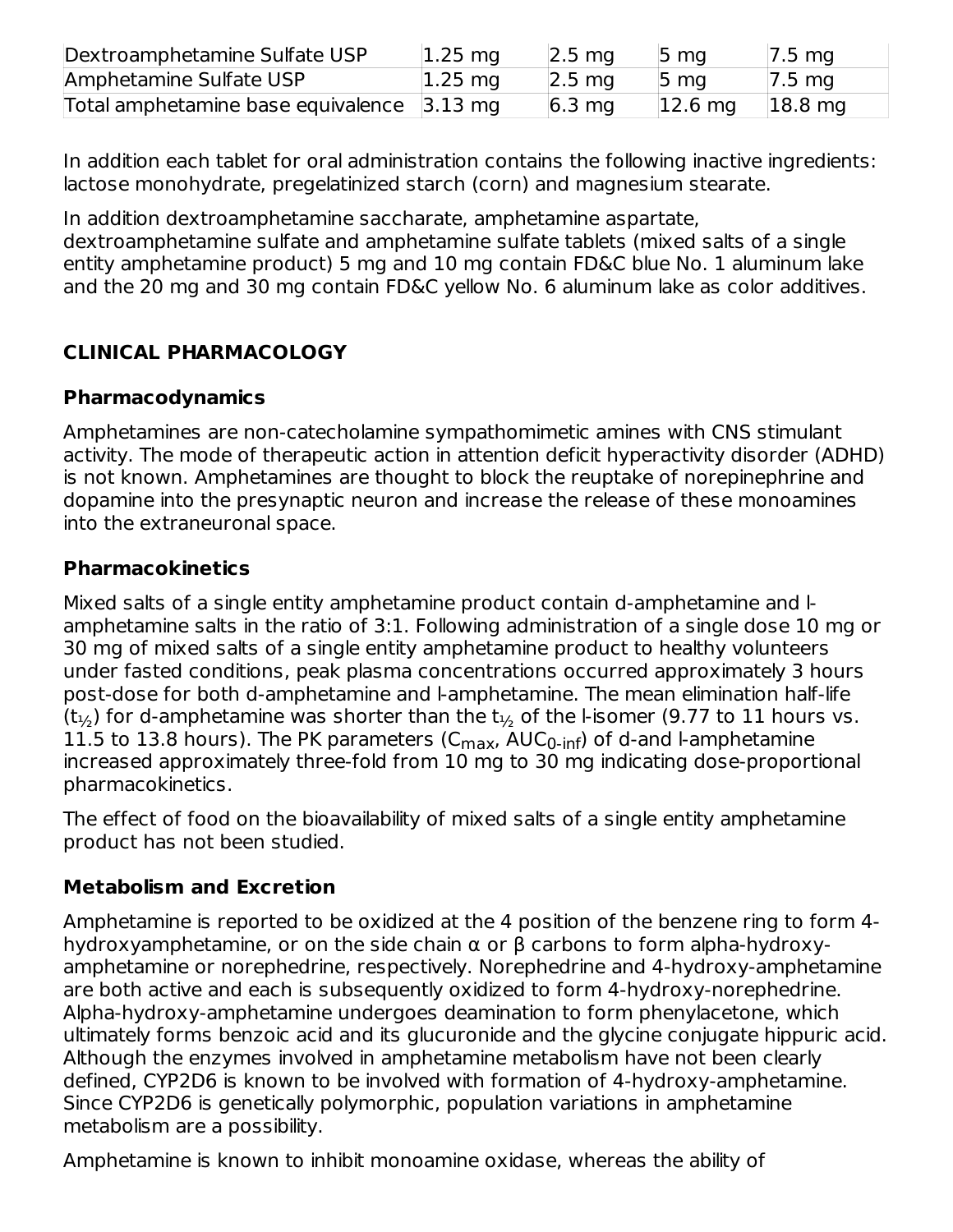amphetamine and its metabolites to inhibit various P450 isozymes and other enzymes has not been adequately elucidated. In vitro experiments with human microsomes indicate minor inhibition of CYP2D6 by amphetamine and minor inhibition of CYP1A2, 2D6, and 3A4 by one or more metabolites. However, due to the probability of autoinhibition and the lack of information on the concentration of these metabolites relative to *in vivo* concentrations, no predications regarding the potential for amphetamine or its metabolites to inhibit the metabolism of other drugs by CYP isozymes in vivo can be made.

With normal urine pHs approximately half of an administered dose of amphetamine is recoverable in urine as derivatives of alpha-hydroxy-amphetamine and approximately another 30% to 40% of the dose is recoverable in urine as amphetamine itself. Since amphetamine has a pKa of 9.9, urinary recovery of amphetamine is highly dependent on pH and urine flow rates. Alkaline urine pHs result in less ionization and reduced renal elimination, and acidic pHs and high flow rates result in increased renal elimination with clearances greater than glomerular filtration rates, indicating the involvement of active secretion. Urinary recovery of amphetamine has been reported to range from 1% to 75%, depending on urinary pH, with the remaining fraction of the dose hepatically metabolized. Consequently, both hepatic and renal dysfunction have the potential to inhibit the elimination of amphetamine and result in prolonged exposures. In addition, drugs that affect urinary pH are known to alter the elimination of amphetamine, and any decrease in amphetamine's metabolism that might occur due to drug interactions or genetic polymorphisms is more likely to be clinically significant when renal elimination is decreased (see **PRECAUTIONS**).

## **INDICATIONS AND USAGE**

Mixed salts of a single entity amphetamine product are indicated for the treatment of attention deficit hyperactivity disorder (ADHD) and narcolepsy.

## **Attention Deficit Hyperactivity Disorder (ADHD)**

A diagnosis of attention deficit hyperactivity disorder (ADHD; DSM-IV $^{\circledR}$ ) implies the presence of hyperactive-impulsive or inattentive symptoms that caused impairment and were present before age 7 years. The symptoms must cause clinically significant impairment, e.g., in social, academic, or occupational functioning, and be present in two or more settings, e.g., school (or work) and at home. The symptoms must not be better accounted for by another mental disorder. For the Inattentive Type, at least six of the following symptoms must have persisted for at least 6 months: lack of attention to details/careless mistakes; lack of sustained attention; poor listener; failure to follow through on tasks; poor organization; avoids tasks requiring sustained mental effort; loses things; easily distracted; forgetful. For the Hyperactive-Impulsive Type, at least six of the following symptoms must have persisted for at least 6 months: fidgeting/squirming; leaving seat; inappropriate running/climbing; difficulty with quiet activities; "on the go;" excessive talking; blurting answers; can't wait turn; intrusive. The combined type requires both inattentive and hyperactive-impulsive criteria to be met.

## **Special Diagnostic Considerations**

Specific etiology of this syndrome is unknown, and there is no single diagnostic test. Adequate diagnosis requires the use not only of medical but of special psychological,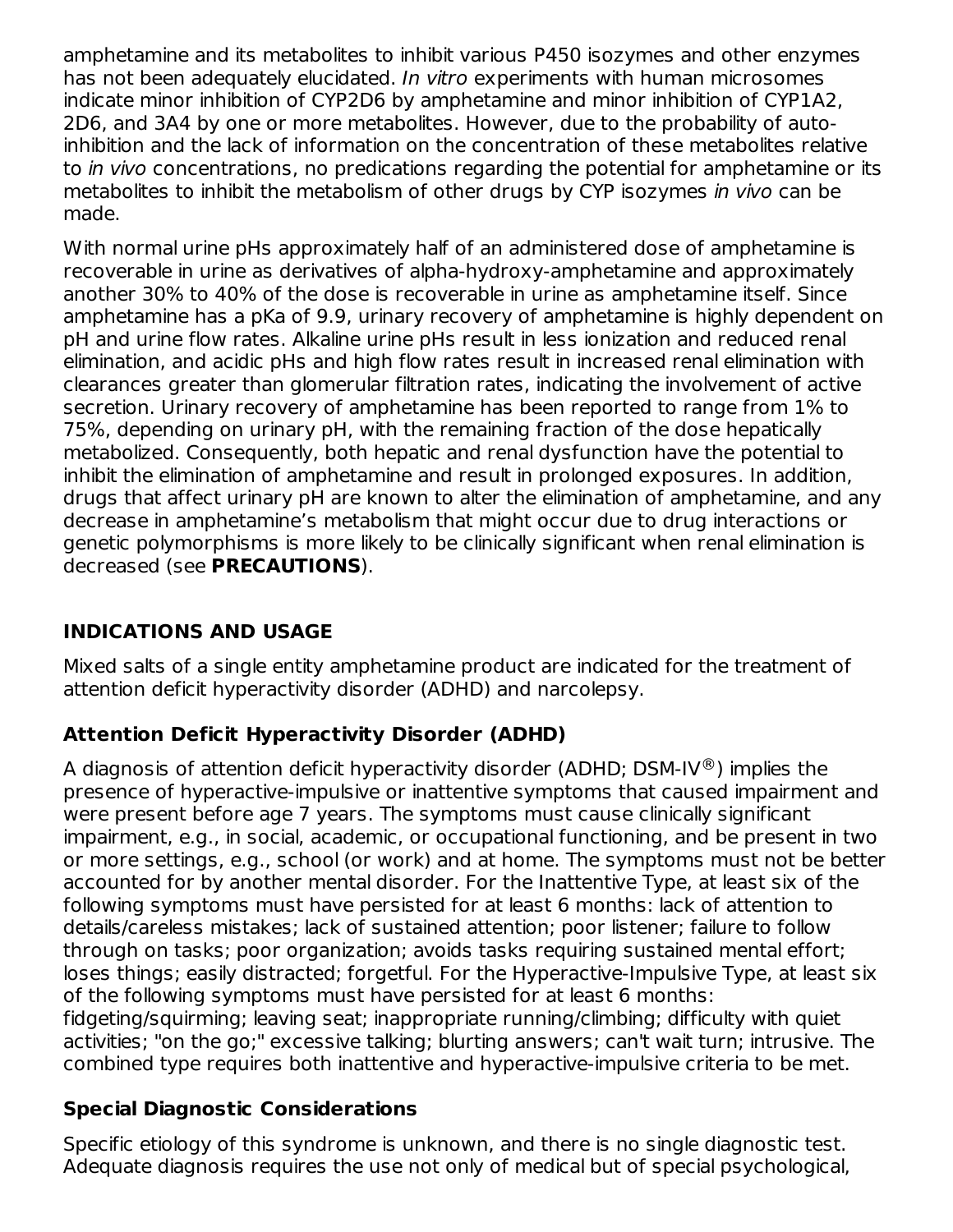educational, and social resources. Learning may or may not be impaired. The diagnosis must be based upon a complete history and evaluation of the child and not solely on the presence of the required number of DSM-IV $^{\circledR}$  characteristics.

#### **Need for Comprehensive Treatment Program**

Mixed salts of a single entity amphetamine product are indicated as an integral part of a total treatment program for ADHD that may include other measures (psychological, educational, social) for patients with this syndrome. Drug treatment may not be indicated for all children with this syndrome. Stimulants are not intended for use in the child who exhibits symptoms secondary to environmental factors and/or other primary psychiatric disorders, including psychosis. Appropriate educational placement is essential and psychosocial intervention is often helpful. When remedial measures alone are insufficient, the decision to prescribe stimulant medication will depend upon the physician's assessment of the chronicity and severity of the child's symptoms.

### **Long-Term Use**

The effectiveness of mixed salts of a single entity amphetamine product for long-term use has not been systematically evaluated in controlled trials. Therefore, the physician who elects to use mixed salts of a single entity amphetamine product for extended periods should periodically re-evaluate the long-term usefulness of the drug for the individual patient.

## **CONTRAINDICATIONS**

Advanced arteriosclerosis, symptomatic cardiovascular disease, moderate to severe hypertension, hyperthyroidism, known hypersensitivity or idiosyncrasy to the sympathomimetic amines, glaucoma.

Agitated states.

Known hypersensitivity or idiosyncrasy to amphetamine.

Patients with a history of drug abuse.

In patients known to be hypersensitive to amphetamine, or other components of mixed salts of a single entity amphetamine product. Hypersensitivity reactions such as angioedema and anaphylactic reactions have been reported in patients treated with other amphetamine products (see **ADVERSE REACTIONS**).

Patients taking monoamine oxidase inhibitors (MAOIs), or within 14 days of stopping MAOIs (including MAOIs such as linezolid or intravenous methylene blue), because of an increased risk of hypertensive crisis (see **WARNINGS** and **Drug Interactions**).

#### **WARNINGS**

**Serious Cardiovascular Events**

**Sudden Death and Preexisting Structural Cardiac**

**Abnormalities or Other Serious Heart Problems**

Children and Adolescents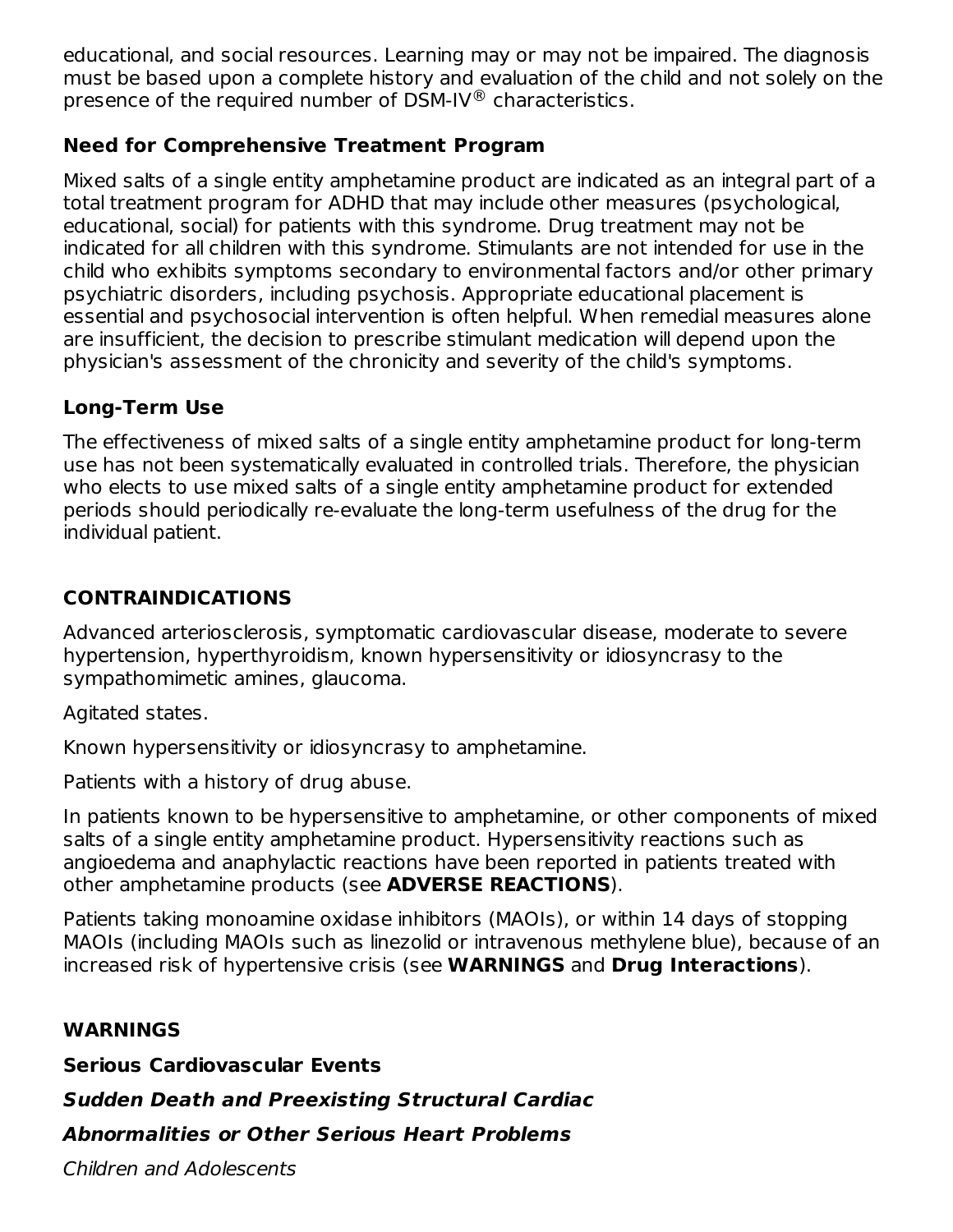Sudden death has been reported in association with CNS stimulant treatment at usual doses in children and adolescents with structural cardiac abnormalities or other serious heart problems. Although some structural heart problems alone may carry an increased risk of sudden death, stimulant products generally should not be used in children or adolescents with known structural cardiac abnormalities, cardiomyopathy, serious heart rhythm abnormalities, or other serious cardiac problems that may place them at increased vulnerability to the sympathomimetic effects of a stimulant drug (see **CONTRAINDICATIONS**).

## **Adults**

Sudden deaths, stroke, and myocardial infarction have been reported in adults taking stimulant drugs at usual doses for ADHD. Although the role of stimulants in these adult cases is also unknown, adults have a greater likelihood than children of having serious structural cardiac abnormalities, cardiomyopathy, serious heart rhythm abnormalities, coronary artery disease, or other serious cardiac problems. Adults with such abnormalities should also generally not be treated with stimulant drugs (see **CONTRAINDICATIONS**).

## **Hypertension and Other Cardiovascular Conditions**

Stimulant medications cause a modest increase in average blood pressure (about 2 mmHg to 4 mmHg) and average heart rate (about 3 bpm to 6 bpm) (see **ADVERSE REACTIONS**), and individuals may have larger increases. While the mean changes alone would not be expected to have short-term consequences, all patients should be monitored for larger changes in heart rate and blood pressure. Caution is indicated in treating patients whose underlying medical conditions might be compromised by increases in blood pressure or heart rate, e.g., those with preexisting hypertension, heart failure, recent myocardial infarction, or ventricular arrhythmia (see **CONTRAINDICATIONS**).

### **Assessing Cardiovascular Status in Patients Being Treated With Stimulant Medications**

Children, adolescents, or adults who are being considered for treatment with stimulant medications should have a careful history (including assessment for a family history of sudden death or ventricular arrhythmia) and physical exam to assess for the presence of cardiac disease, and should receive further cardiac evaluation if findings suggest such disease (e.g., electrocardiogram and echocardiogram). Patients who develop symptoms such as exertional chest pain, unexplained syncope, or other symptoms suggestive of cardiac disease during stimulant treatment should undergo a prompt cardiac evaluation.

# **Psychiatric Adverse Events**

# **Preexisting Psychosis**

Administration of stimulants may exacerbate symptoms of behavior disturbance and thought disorder in patients with preexisting psychotic disorder.

## **Bipolar Illness**

Particular care should be taken in using stimulants to treat ADHD patients with comorbid bipolar disorder because of concern for possible induction of mixed/manic episode in such patients. Prior to initiating treatment with a stimulant, patients with comorbid depressive symptoms should be adequately screened to determine if they are at risk for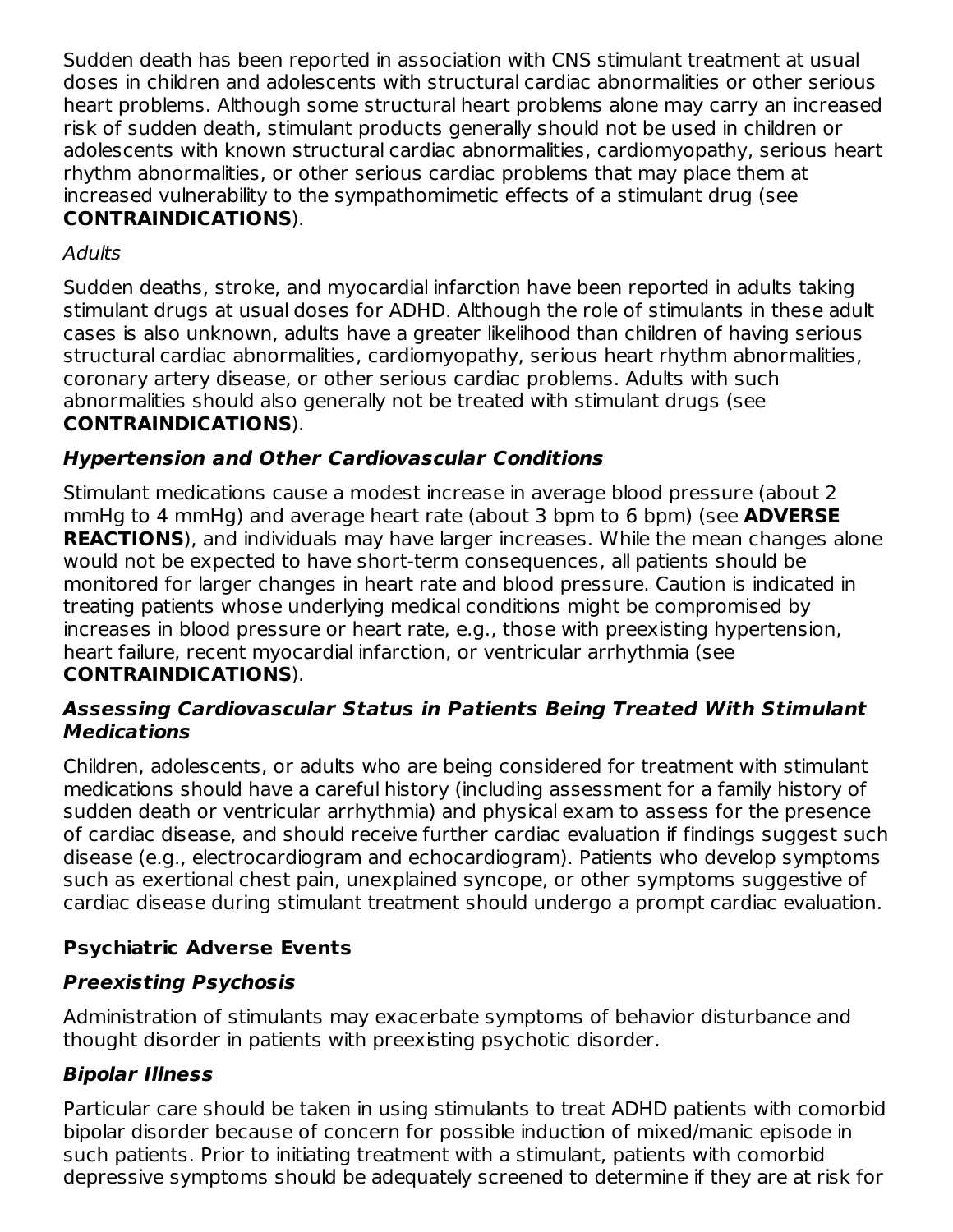bipolar disorder; such screening should include a detailed psychiatric history, including a family history of suicide, bipolar disorder, and depression.

## **Emergence of New Psychotic or Manic Symptoms**

Treatment emergent psychotic or manic symptoms, e.g., hallucinations, delusional thinking, or mania in children and adolescents without prior history of psychotic illness or mania can be caused by stimulants at usual doses. If such symptoms occur, consideration should be given to a possible causal role of the stimulant, and discontinuation of treatment may be appropriate. In a pooled analysis of multiple shortterm, placebo-controlled studies, such symptoms occurred in about 0.1% (4 patients with events out of 3,482 exposed to methylphenidate or amphetamine for several weeks at usual doses) of stimulant-treated patients compared to 0 in placebo-treated patients.

### **Aggression**

Aggressive behavior or hostility is often observed in children and adolescents with ADHD, and has been reported in clinical trials and the postmarketing experience of some medications indicated for the treatment of ADHD. Although there is no systematic evidence that stimulants cause aggressive behavior or hostility, patients beginning treatment for ADHD should be monitored for the appearance of or worsening of aggressive behavior or hostility.

### **Long-Term Suppression of Growth**

Careful follow-up of weight and height in children ages 7 to 10 years who were randomized to either methylphenidate or non-medication treatment groups over 14 months, as well as in naturalistic subgroups of newly methylphenidate-treated and nonmedication treated children over 36 months (to the ages of 10 to 13 years), suggests that consistently medicated children (i.e., treatment for 7 days per week throughout the year) have a temporary slowing in growth rate (on average, a total of about 2 cm less growth in height and 2.7 kg less growth in weight over 3 years), without evidence of growth rebound during this period of development.

Published data are inadequate to determine whether chronic use of amphetamines may cause a similar suppression of growth, however, it is anticipated that they will likely have this effect as well. Therefore, growth should be monitored during treatment with stimulants, and patients who are not growing or gaining weight as expected may need to have their treatment interrupted.

### **Seizures**

There is some clinical evidence that stimulants may lower the convulsive threshold in patients with prior history of seizure, in patients with prior EEG abnormalities in absence of seizures, and very rarely, in patients without a history of seizures and no prior EEG evidence of seizures. In the presence of seizures, the drug should be discontinued.

### **Peripheral Vasculopathy, Including Raynaud's Phenomenon**

Stimulants, including mixed salts of a single entity amphetamine product, used to treat ADHD are associated with peripheral vasculopathy, including Raynaud's phenomenon. Signs and symptoms are usually intermittent and mild; however, very rare sequelae include digital ulceration and/or soft tissue breakdown. Effects of peripheral vasculopathy, including Raynaud's phenomenon, were observed in postmarketing reports at different times and at therapeutic doses in all age groups throughout the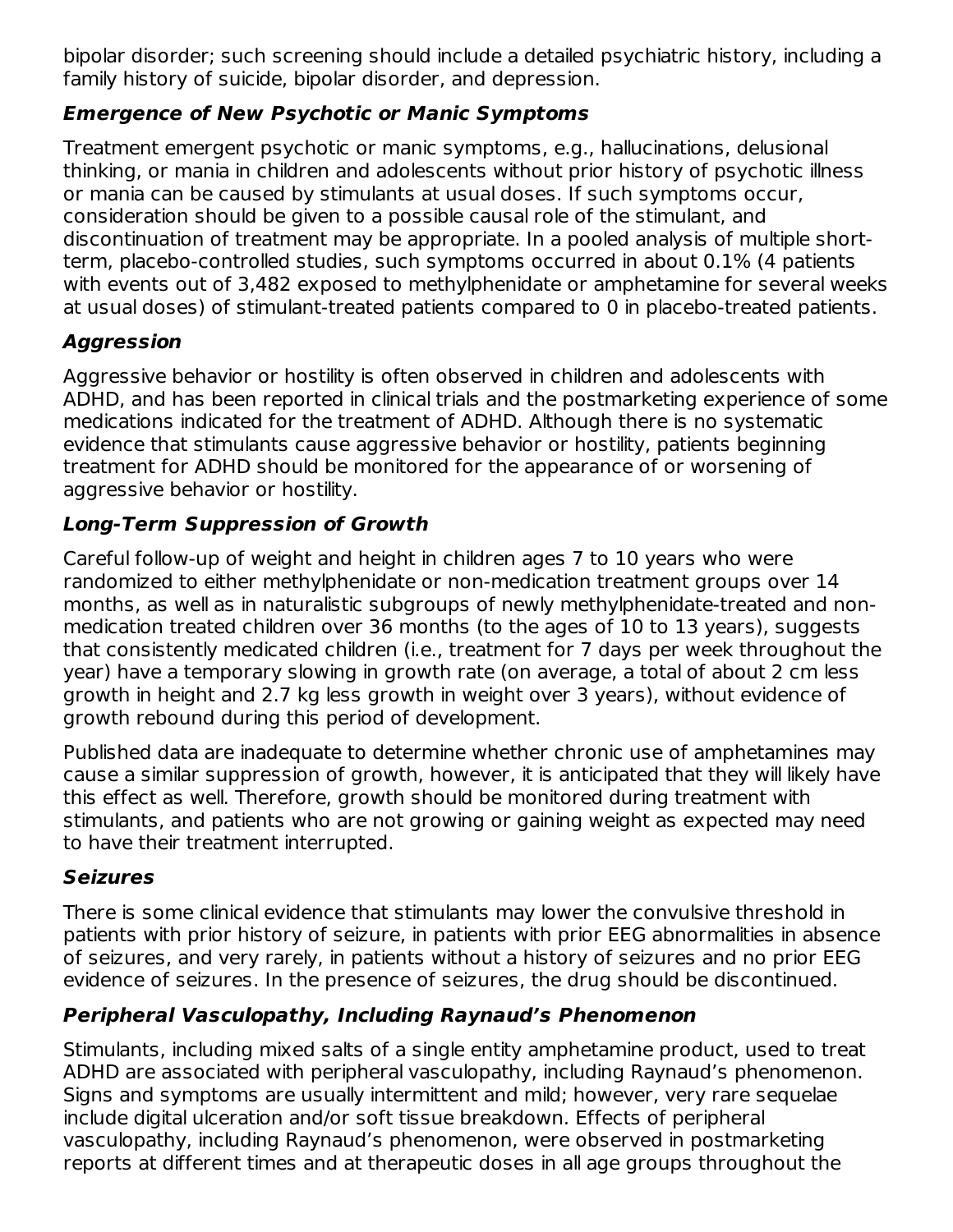course of treatment. Signs and symptoms generally improve after reduction in dose or discontinuation of drug. Careful observation for digital changes is necessary during treatment with ADHD stimulants. Further clinical evaluation (e.g., rheumatology referral) may be appropriate for certain patients.

#### **Serotonin Syndrome**

Serotonin syndrome, a potentially life-threatening reaction, may occur when amphetamines are used in combination with other drugs that affect the serotonergic neurotransmitter systems such as monoamine oxidase inhibitors (MAOIs), selective serotonin reuptake inhibitors (SSRIs), serotonin norepinephrine reuptake inhibitors (SNRIs), triptans, tricyclic antidepressants, fentanyl, lithium, tramadol, tryptophan, buspirone, and St. John's Wort (see **Drug Interactions**). Amphetamines and amphetamine derivatives are known to be metabolized, to some degree, by cytochrome P450 2D6 (CYP2D6) and display minor inhibition of CYP2D6 metabolism (see **CLINICAL PHARMACOLOGY**). The potential for a pharmacokinetic interaction exists with the coadministration of CYP2D6 inhibitors which may increase the risk with increased exposure to dextroamphetamine saccharate, amphetamine aspartate, dextroamphetamine sulfate, amphetamine sulfate. In these situations, consider an alternative nonserotonergic drug or an alternative drug that does not inhibit CYP2D6 (see **Drug Interactions**).

Serotonin syndrome symptoms may include mental status changes (e.g., agitation, hallucinations, delirium, and coma), autonomic instability (e.g., tachycardia, labile blood pressure, dizziness, diaphoresis, flushing, hyperthermia), neuromuscular symptoms (e.g., tremor, rigidity, myoclonus, hyperreflexia, incoordination), seizures, and/or gastrointestinal symptoms (e.g., nausea, vomiting, diarrhea).

Concomitant use of dextroamphetamine saccharate, amphetamine aspartate, dextroamphetamine sulfate, amphetamine sulfate with MAOI drugs is contraindicated (see **CONTRAINDICATIONS**).

Discontinue treatment with dextroamphetamine saccharate, amphetamine aspartate, dextroamphetamine sulfate, amphetamine sulfate and any concomitant serotonergic agents immediately if the above symptoms occur, and initiate supportive symptomatic treatment. If concomitant use of dextroamphetamine saccharate, amphetamine aspartate, dextroamphetamine sulfate, amphetamine sulfate with other serotonergic drugs or CYP2D6 inhibitors is clinically warranted, initiate dextroamphetamine saccharate, amphetamine aspartate, dextroamphetamine sulfate, amphetamine sulfate with lower doses, monitor patients for the emergence of serotonin syndrome during drug initiation or titration, and inform patients of the increased risk for serotonin syndrome.

### **Visual Disturbance**

Difficulties with accommodation and blurring of vision have been reported with stimulant treatment.

### **PRECAUTIONS**

**General**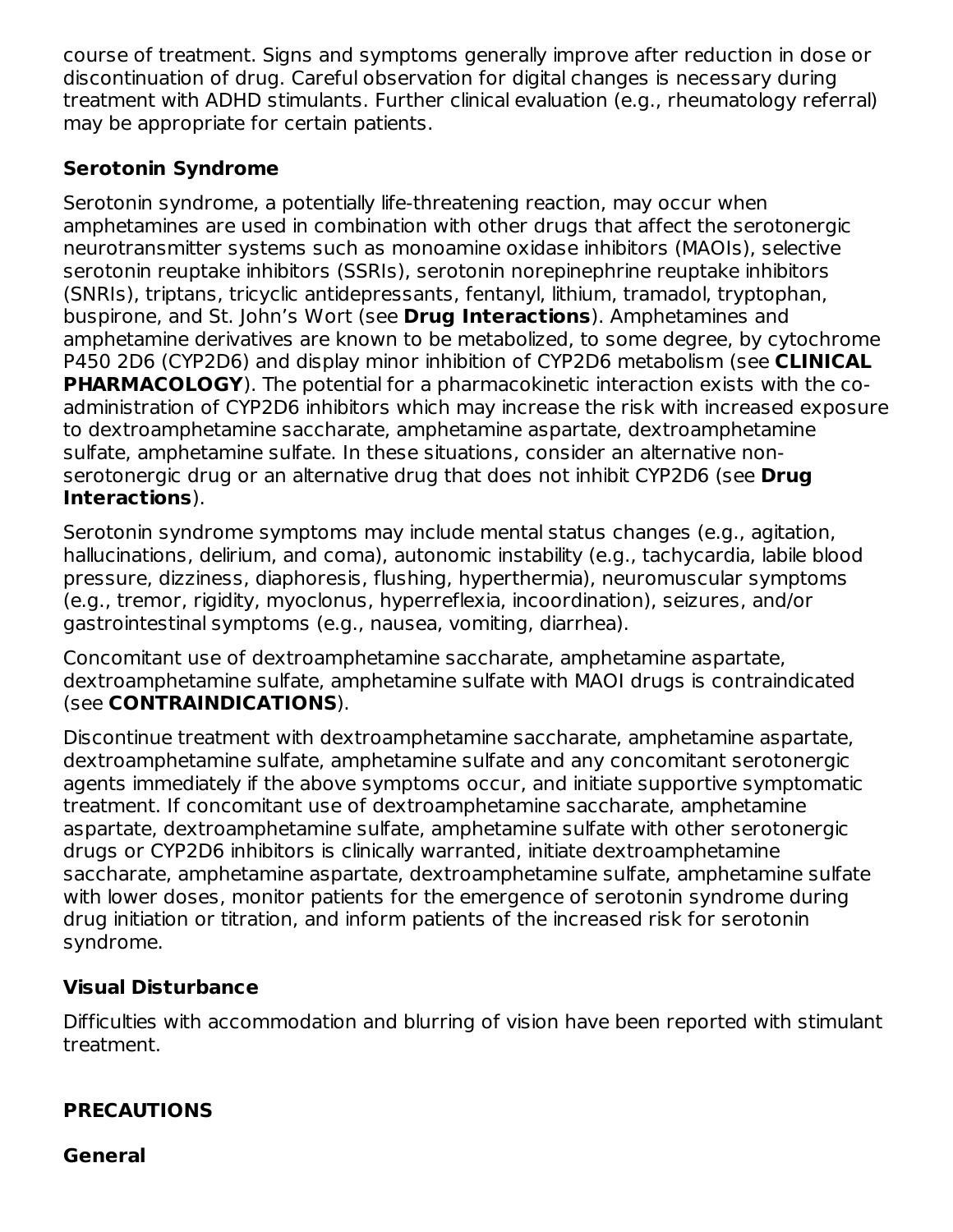The least amount of amphetamine feasible should be prescribed or dispensed at one time in order to minimize the possibility of overdosage. Mixed salts of a single entity amphetamine product should be used with caution in patients who use other sympathomimetic drugs.

## **Tics**

Amphetamines have been reported to exacerbate motor and phonic tics and Tourette's syndrome. Therefore, clinical evaluation for tics and Tourette's syndrome in children and their families should precede use of stimulant medications.

#### **Information for Patients**

Amphetamines may impair the ability of the patient to engage in potentially hazardous activities such as operating machinery or vehicles; the patient should therefore be cautioned accordingly.

Prescribers or other health professionals should inform patients, their families, and their caregivers about the benefits and risks associated with treatment with amphetamine or dextroamphetamine and should counsel them in its appropriate use. A patient medication guide is available for mixed salts of a single entity amphetamine product.

The prescriber or health professional should instruct patients, their families, and their caregivers to read the medication guide and should assist them in understanding its contents. Patients should be given the opportunity to discuss the contents of the medication guide and to obtain answers to any questions they may have. The complete text of the medication guide is reprinted at the end of this document.

#### **Circulation Problems in Fingers and Toes [Peripheral Vasculopathy, Including Raynaud's Phenomenon]**

- Instruct patients beginning treatment with mixed salts of a single entity amphetamine product about the risk of peripheral vasculopathy, including Raynaud's phenomenon, and associated signs and symptoms: fingers or toes may feel numb, cool, painful, and/or may change color from pale, to blue, to red.
- Instruct patients to report to their physician any new numbness, pain, skin color change, or sensitivity to temperature in fingers or toes.
- **Instruct patients to call their physician immediately with any signs of unexplained wounds appearing on fingers or toes while taking mixed salts of a single entity amphetamine product.**
- Further clinical evaluation (e.g., rheumatology referral) may be appropriate for certain patients.

### **Drug Interactions**

## **Acidifying Agents**

Lower blood levels and efficacy of amphetamines. Increase dose based on clinical response. Examples of acidifying agents include gastrointestinal acidifying agents (e.g., guanethidine, reserpine, glutamic acid HCl, ascorbic acid) and urinary acidifying agents (e.g., ammonium chloride, sodium acid phosphate, methenamine salts).

## **Adrenergic Blockers**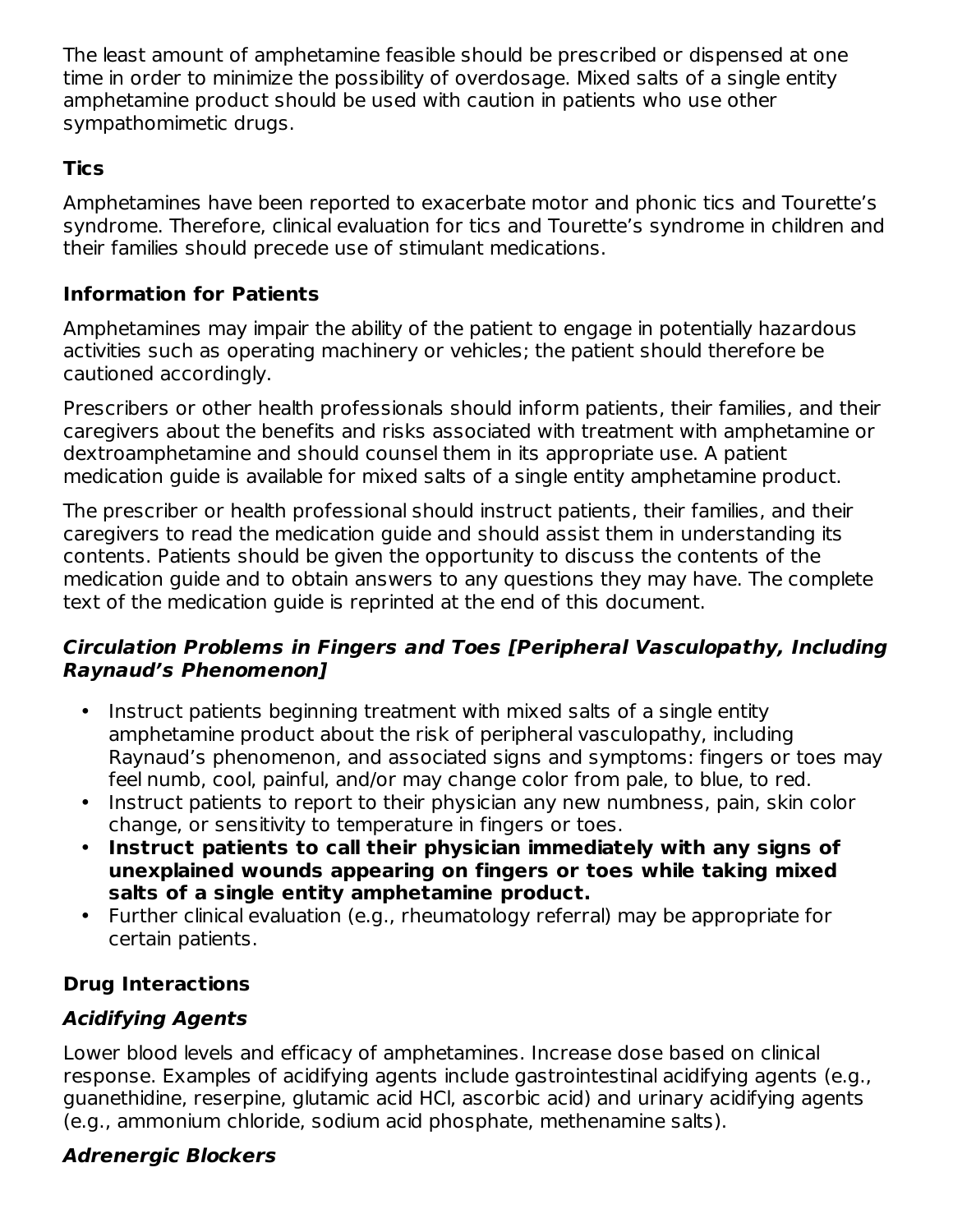Adrenergic blockers are inhibited by amphetamines.

## **Alkalinizing Agents**

Increase blood levels and potentiate the action of amphetamine. Co-administration of mixed salts of a single entity amphetamine product and gastrointestinal alkalinizing agents should be avoided. Examples of alkalinizing agents include gastrointestinal alkalinizing agents (e.g., sodium bicarbonate) and urinary alkalinizing agents (e.g. acetazolamide, some thiazides).

## **Tricyclic Antidepressants**

May enhance the activity of tricyclic or sympathomimetic agents causing striking and sustained increases in the concentration of d-amphetamine in the brain; cardiovascular effects can be potentiated. Monitor frequently and adjust or use alternative therapy based on clinical response. Examples of tricyclic antidepressants include desipramine, protriptyline.

## **CYP2D6 Inhibitors**

The concomitant use of dextroamphetamine saccharate, amphetamine aspartate, dextroamphetamine sulfate, amphetamine sulfate and CYP2D6 inhibitors may increase the exposure of dextroamphetamine saccharate, amphetamine aspartate, dextroamphetamine sulfate, amphetamine sulfate compared to the use of the drug alone and increase the risk of serotonin syndrome. Initiate with lower doses and monitor patients for signs and symptoms of serotonin syndrome particularly during dextroamphetamine saccharate, amphetamine aspartate, dextroamphetamine sulfate, amphetamine sulfate initiation and after a dosage increase. If serotonin syndrome occurs, discontinue dextroamphetamine saccharate, amphetamine aspartate, dextroamphetamine sulfate, amphetamine sulfate and the CYP2D6 inhibitor (see **WARNINGS**, **OVERDOSAGE**). Examples of CYP2D6 Inhibitors include paroxetine and fluoxetine (also serotonergic drugs), quinidine, ritonavir.

## **Serotonergic Drugs**

The concomitant use of dextroamphetamine saccharate, amphetamine aspartate, dextroamphetamine sulfate, amphetamine sulfate and serotonergic drugs increases the risk of serotonin syndrome. Initiate with lower doses and monitor patients for signs and symptoms of serotonin syndrome, particularly during dextroamphetamine saccharate, amphetamine aspartate, dextroamphetamine sulfate, amphetamine sulfate initiation or dosage increase. If serotonin syndrome occurs, discontinue dextroamphetamine saccharate, amphetamine aspartate, dextroamphetamine sulfate, amphetamine sulfate and the concomitant serotonergic drug(s) (see **WARNINGS** and **PRECAUTIONS**). Examples of serotonergic drugs include selective serotonin reuptake inhibitors (SSRI), serotonin norepinephrine reuptake inhibitors (SNRI), triptans, tricyclic antidepressants, fentanyl, lithium, tramadol, tryptophan, buspirone, St. John's Wort.

# **MAO Inhibitors**

Concomitant use of MAOIs and CNS stimulants can cause hypertensive crisis. Potential outcomes include death, stroke, myocardial infarction, aortic dissection, ophthalmological complications, eclampsia, pulmonary edema, and renal failure. Do not administer Adderall® concomitantly or within 14 days after discontinuing MAOI (see **CONTRAINDICATIONS** and **WARNINGS**). Examples of MAOIs include selegiline, tranylcypromine, isocarboxazid, phenelzine, linezolid, methylene blue.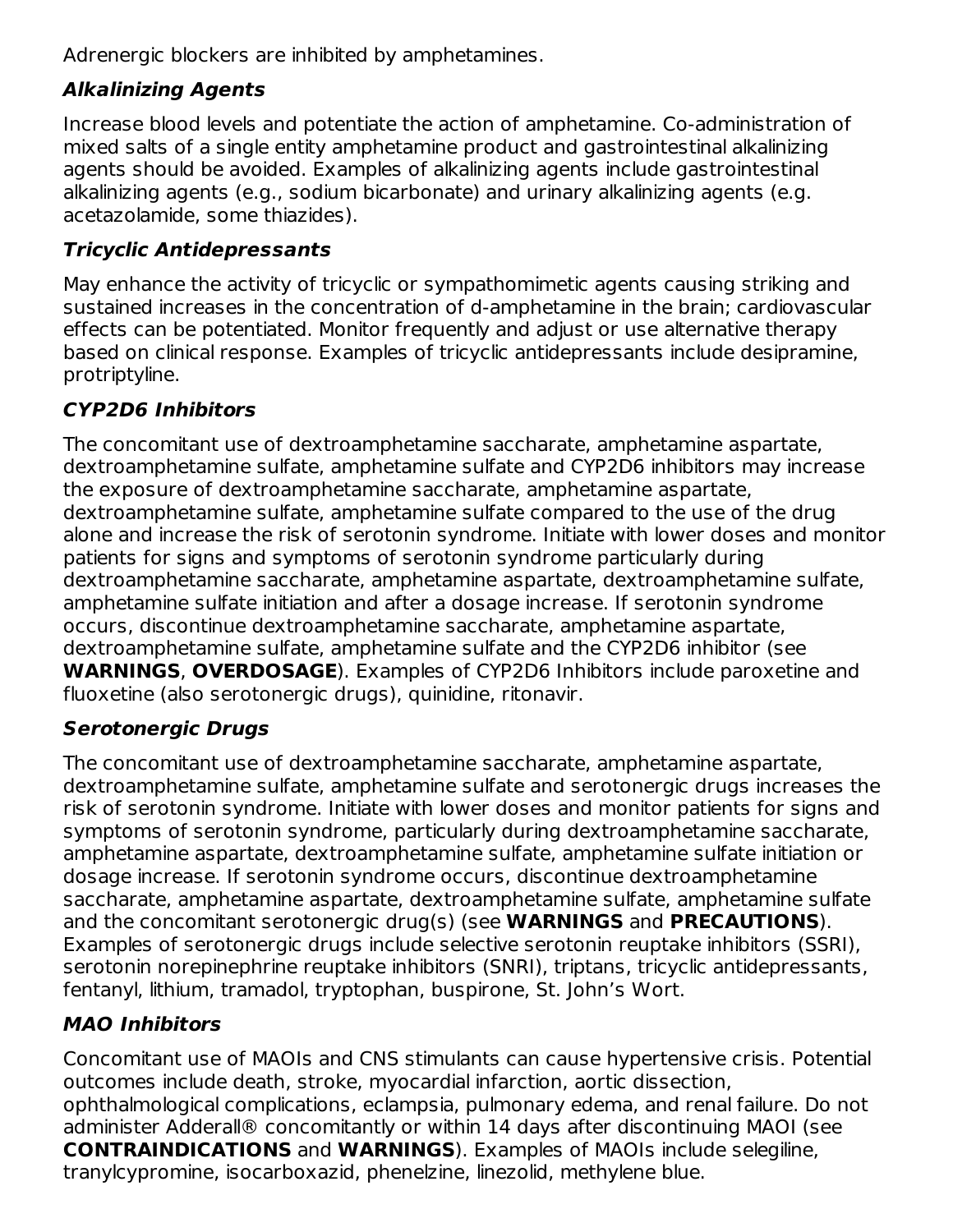### **Antihistamines**

Amphetamines may counteract the sedative effect of antihistamines.

## **Antihypertensives**

Amphetamines may antagonize the hypotensive effects of antihypertensives.

## **Chlorpromazine**

Chlorpromazine blocks dopamine and norepinephrine receptors, thus inhibiting the central stimulant effects of amphetamines, and can be used to treat amphetamine poisoning.

# **Ethosuximide**

Amphetamines may delay intestinal absorption of ethosuximide.

# **Haloperidol**

Haloperidol blocks dopamine receptors, thus inhibiting the central stimulant effects of amphetamines.

# **Lithium Carbonate**

The anorectic and stimulatory effects of amphetamines may be inhibited by lithium carbonate.

# **Meperidine**

Amphetamines potentiate the analgesic effect of meperidine.

# **Methenamine Therapy**

Urinary excretion of amphetamines is increased, and efficacy is reduced, by acidifying agents used in methenamine therapy.

# **Norepinephrine**

Amphetamines enhance the adrenergic effect of norepinephrine.

# **Phenobarbital**

Amphetamines may delay intestinal absorption of phenobarbital; coadministration of phenobarbital may produce a synergistic anticonvulsant action.

# **Phenytoin**

Amphetamines may delay intestinal absorption of phenytoin; coadministration of phenytoin may produce a synergistic anticonvulsant action.

# **Propoxyphene**

In cases of propoxyphene overdosage, amphetamine CNS stimulation is potentiated and fatal convulsions can occur.

# **Proton Pump Inhibitors**

Time to maximum concentration (Tmax) of amphetamine is decreased compared to when administered alone. Monitor patients for changes in clinical effect and adjust therapy based on clinical response. An example of a proton pump inhibitor is omeprazole.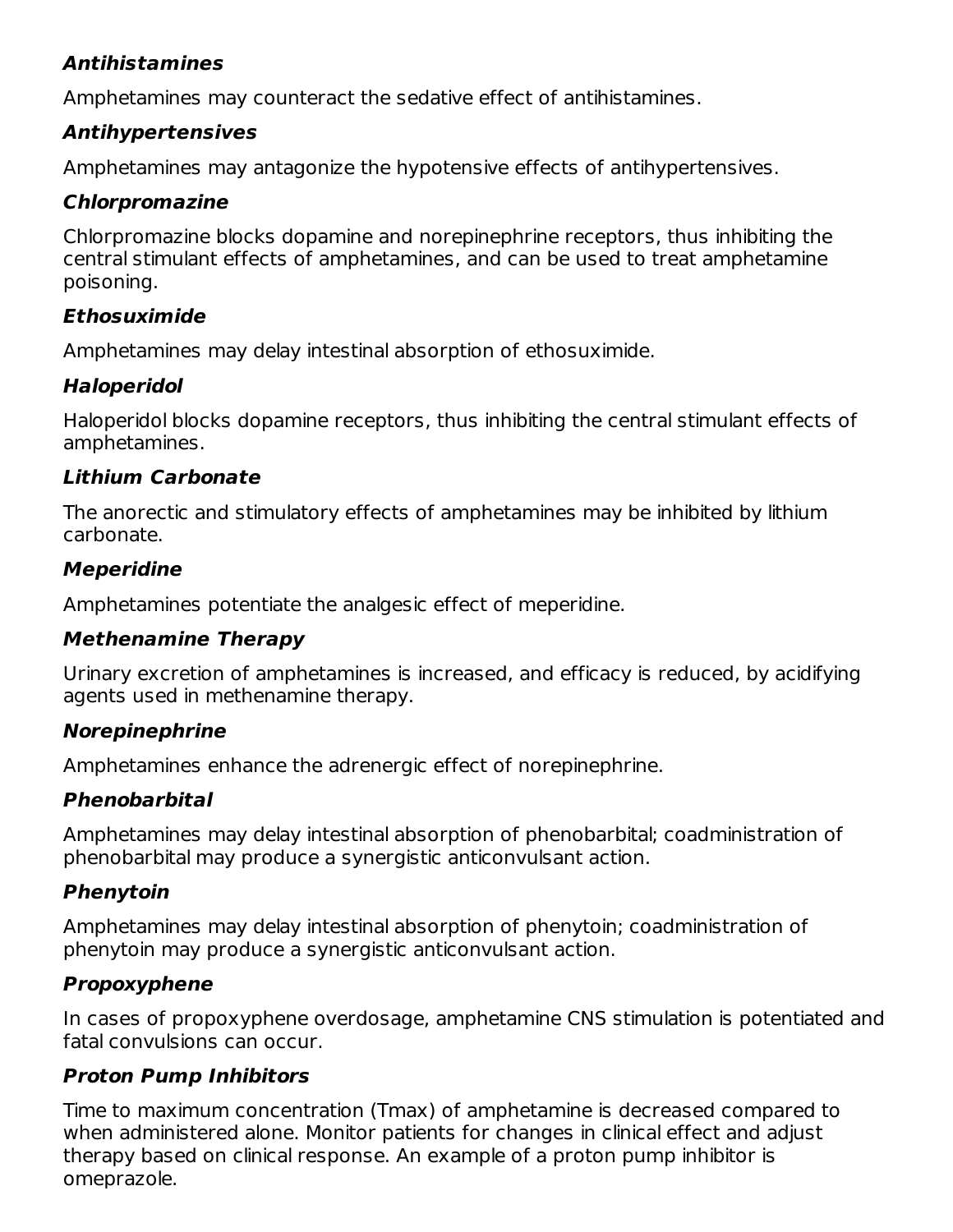### **Veratrum Alkaloids**

omeprazole.

Amphetamines inhibit the hypotensive effect of veratrum alkaloids.

## **Drug/Laboratory Test Interactions**

Amphetamines can cause a significant elevation in plasma corticosteroid levels. This increase is greatest in the evening. Amphetamines may interfere with urinary steroid determinations.

## **Carcinogenesis/Mutagenesis and Impairment of Fertility**

No evidence of carcinogenicity was found in studies in which d, l-amphetamine (enantiomer ratio of 1:1) was administered to mice and rats in the diet for 2 years at doses of up to 30 mg/kg/day in male mice, 19 mg/kg/day in female mice, and 5 mg/kg/day in male and female rats. These doses are approximately 2.4, 1.5 and 0.8 times, respectively, the maximum recommended human dose of 30 mg/day [child] on a mg/m<sup>2</sup> body surface area basis.

Amphetamine, in the enantiomer ratio present in mixed salts of a single entity amphetamine product (immediate-release)(d- to l- ratio of 3:1), was not clastogenic in the mouse bone marrow micronucleus test in vivo and was negative when tested in the E. coli component of the Ames test in vitro. d,l-Amphetamine (1:1 enantiomer ratio) has been reported to produce a positive response in the mouse bone marrow micronucleus test, an equivocal response in the Ames test, and negative responses in the in vitro sister chromatid exchange and chromosomal aberration assays.

Amphetamine, in the enantiomer ratio present in mixed salts of a single entity amphetamine product (immediate-release)(d- to l- ratio of 3:1), did not adversely affect fertility or early embryonic development in the rat at doses of up to 20 mg/kg/day (approximately 5 times the maximum recommended human dose of 30 mg/day on a mg/m<sup>2</sup> body surface area basis).

## **Pregnancy**

## **Teratogenic Effects**

Amphetamine, in the enantiomer ratio present in mixed salts of a single entity amphetamine product (d- to l- ratio of 3:1), had no apparent effects on embryofetal morphological development or survival when orally administered to pregnant rats and rabbits throughout the period of organogenesis at doses of up to 6 mg/kg/day and 16 mg/kg/day, respectively. These doses are approximately 1.5 and 8 times, respectively, the maximum recommended human dose of 30 mg/day [child] on a mg/m $^2$  body surface area basis. Fetal malformations and death have been reported in mice following parenteral administration of d-amphetamine doses of 50 mg/kg/day (approximately 6 times that of a human dose of 30 mg/day [child] on a mg/m $^2$  basis) or greater to pregnant animals. Administration of these doses was also associated with severe maternal toxicity.

A number of studies in rodents indicate that prenatal or early postnatal exposure to amphetamine (d- or d, I-), at doses similar to those used clinically, can result in long-term neurochemical and behavioral alterations. Reported behavioral effects include learning and memory deficits, altered locomotor activity, and changes in sexual function.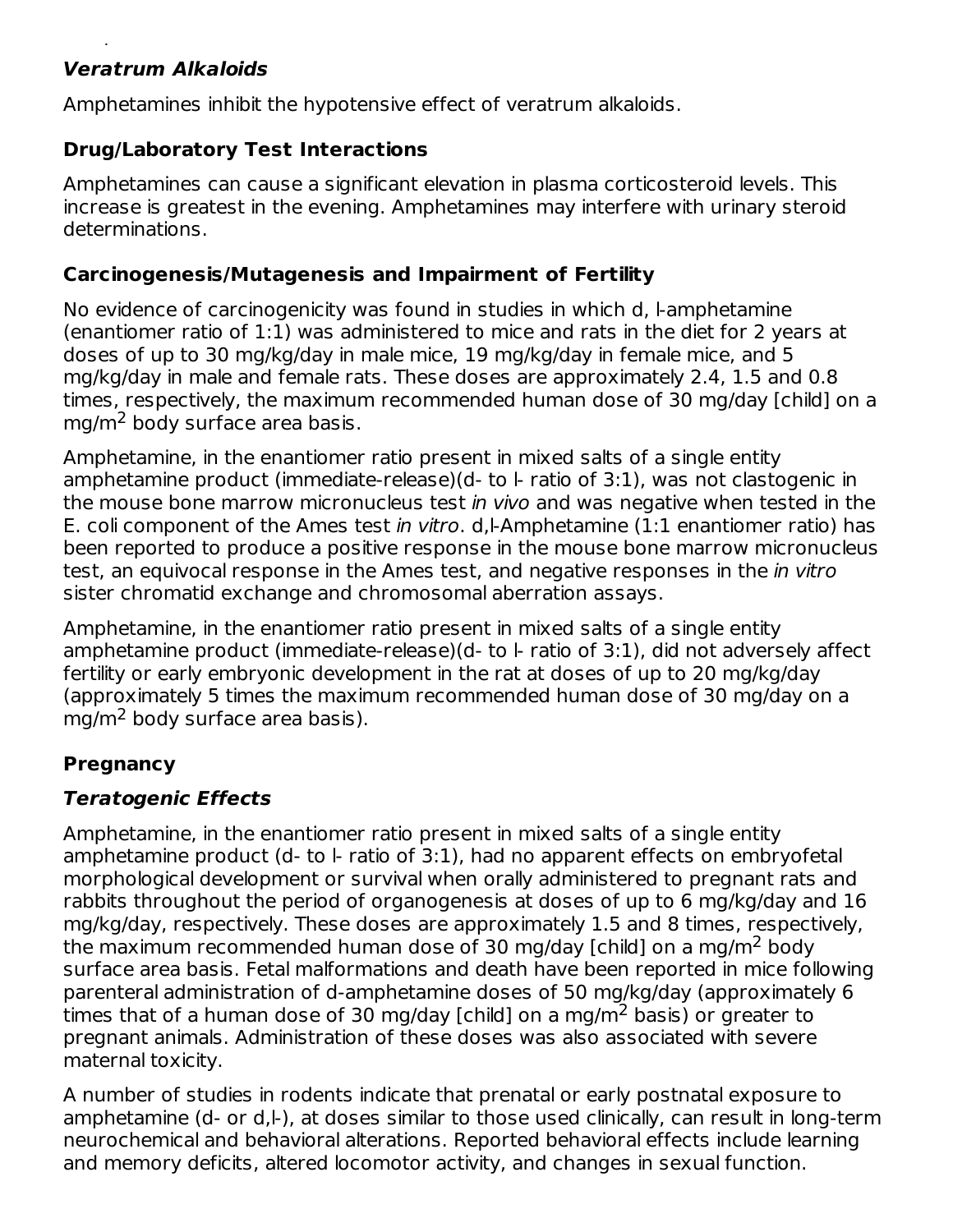There are no adequate and well-controlled studies in pregnant women. There has been one report of severe congenital bony deformity, tracheo-esophageal fistula, and anal atresia (vater association) in a baby born to a woman who took dextroamphetamine sulfate with lovastatin during the first trimester of pregnancy. Amphetamines should be used during pregnancy only if the potential benefit justifies the potential risk to the fetus.

#### **Nonteratogenic Effects**

Infants born to mothers dependent on amphetamines have an increased risk of premature delivery and low birth weight. Also, these infants may experience symptoms of withdrawal as demonstrated by dysphoria, including agitation, and significant lassitude.

### **Usage in Nursing Mothers**

Amphetamines are excreted in human milk. Mothers taking amphetamines should be advised to refrain from nursing.

### **Pediatric Use**

Long-term effects of amphetamines in children have not been well established. Amphetamines are not recommended for use in children under 3 years of age with attention deficit hyperactivity disorder described under **INDICATIONS AND USAGE**.

#### **Geriatric Use**

**Mixed salts of a single entity amphetamine product have not been studied in the geriatric population.**

### **ADVERSE REACTIONS**

#### **Cardiovascular**

Palpitations, tachycardia, elevation of blood pressure, sudden death, myocardial infarction. There have been isolated reports of cardiomyopathy associated with chronic amphetamine use.

#### **Central Nervous System**

Psychotic episodes at recommended doses, overstimulation, restlessness, irritability, euphoria, dyskinesia, dysphoria, depression, tremor, tics, aggression, anger, logorrhea, dermatillomania.

#### **Eye Disorders**

Vision blurred, mydriasis.

#### **Gastrointestinal**

Dryness of the mouth, unpleasant taste, diarrhea, constipation, intestinal ischemia and other gastrointestinal disturbances. Anorexia and weight loss may occur as undesirable effects.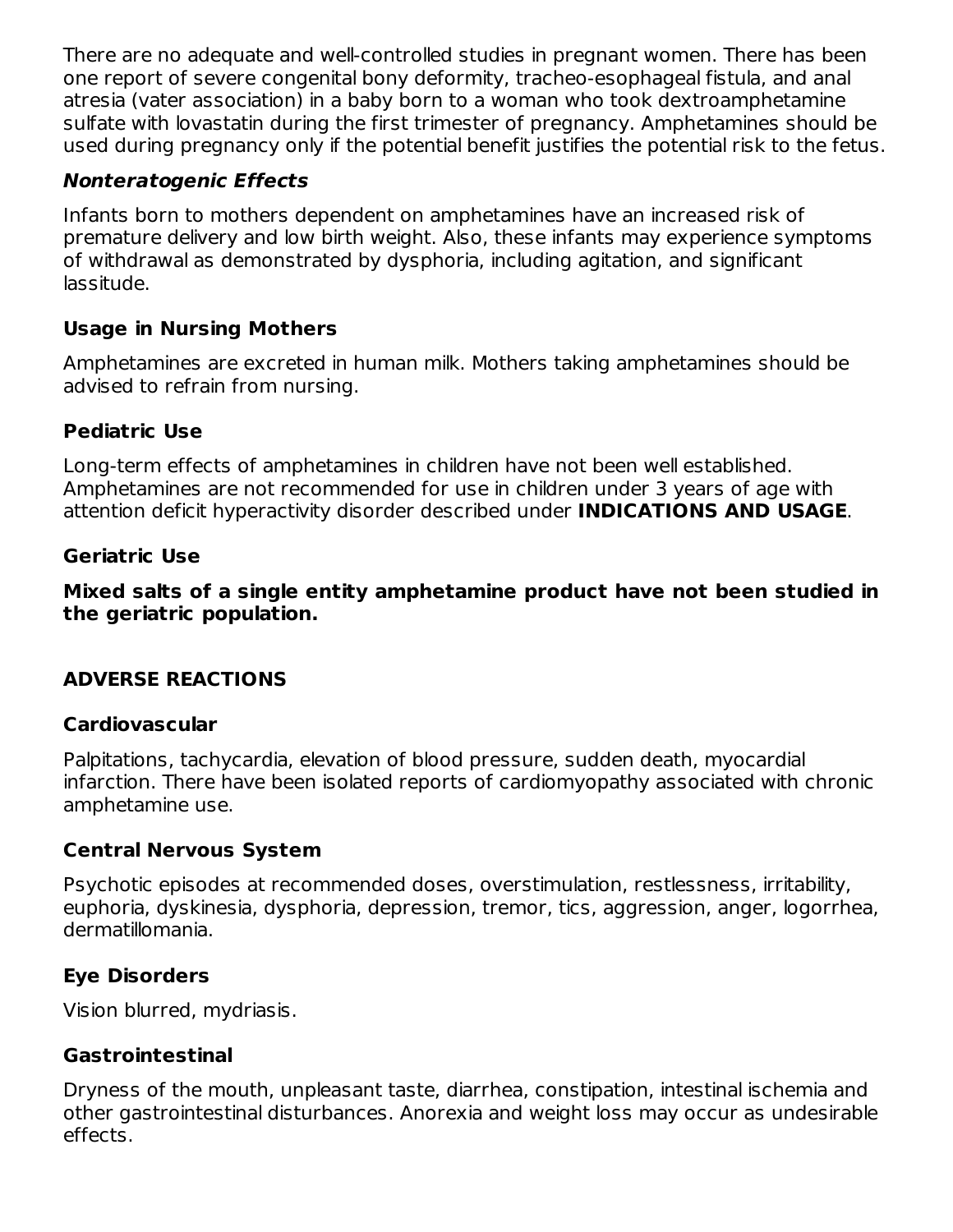### **Allergic**

Urticaria, rash, hypersensitivity reactions including angioedema and anaphylaxis. Serious skin rashes, including Stevens-Johnson syndrome and toxic epidermal necrolysis have been reported.

### **Endocrine**

Impotence, changes in libido, frequent or prolonged erections.

## **Skin**

Alopecia.

## **Musculoskeletal**

Rhabdomyolysis.

#### **To report SUSPECTED ADVERSE REACTIONS, contact Sandoz Inc. at 1-800- 525-8747 or FDA at 1-800-FDA-1088 or www.fda.gov/medwatch.**

# **DRUG ABUSE AND DEPENDENCE**

Mixed salts of a single entity amphetamine product is a schedule II controlled substance.

Amphetamines have been extensively abused. Tolerance, extreme psychological dependence, and severe social disability have occurred. There are reports of patients who have increased the dosage to levels many times higher than recommended. Abrupt cessation following prolonged high dosage administration results in extreme fatigue and mental depression; changes are also noted on the sleep EEG. Manifestations of chronic intoxication with amphetamines include severe dermatoses, marked insomnia, irritability, hyperactivity, and personality changes. The most severe manifestation of chronic intoxication is psychosis, often clinically indistinguishable from schizophrenia.

# **OVERDOSAGE**

Manifestations of amphetamine overdose include restlessness, tremor, hyperreflexia, rapid respiration, confusion, assaultiveness, hallucinations, panic states, hyperpyrexia and rhabdomyolysis. Fatigue and depression usually follow the central nervous system stimulation. Serotonin syndrome has also been reported. Cardiovascular effects include arrhythmias, hypertension or hypotension and circulatory collapse. Gastrointestinal symptoms include nausea, vomiting, diarrhea and abdominal cramps. Fatal poisoning is usually preceded by convulsions and coma.

## **Treatment**

Consult with a certified poison control center for up to date guidance and advice.

# **DOSAGE AND ADMINISTRATION**

Regardless of indication, amphetamines should be administered at the lowest effective dosage, and dosage should be individually adjusted according to the therapeutic needs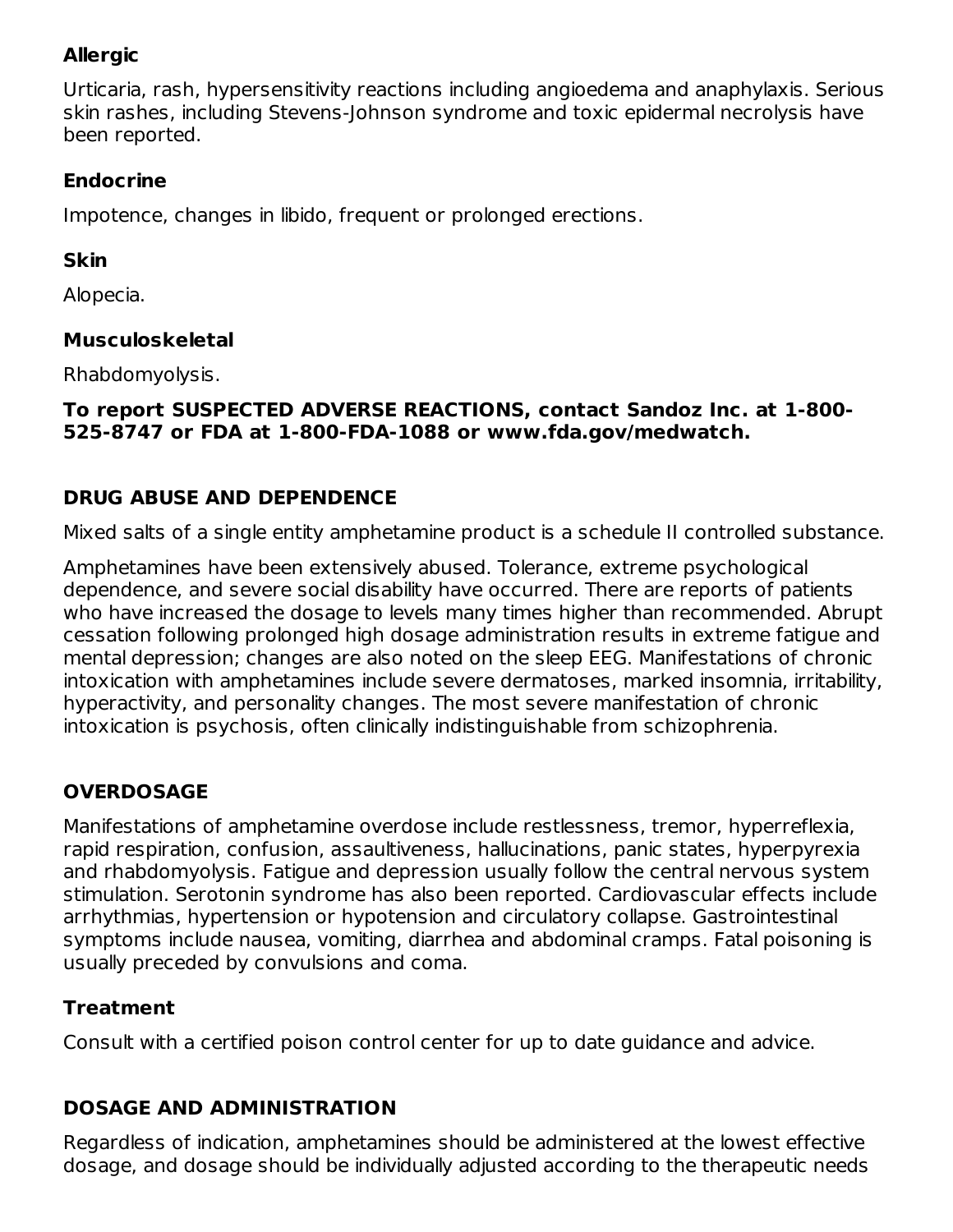and response of the patient. Late evening doses should be avoided because of the resulting insomnia.

## **Attention Deficit Hyperactivity Disorder**

Not recommended for children under 3 years of age. In children from 3 to 5 years of age, start with 2.5 mg daily; daily dosage may be raised in increments of 2.5 mg at weekly intervals until optimal response is obtained.

In children 6 years of age and older, start with 5 mg once or twice daily; daily dosage may be raised in increments of 5 mg at weekly intervals until optimal response is obtained. Only in rare cases will it be necessary to exceed a total of 40 mg per day. Give first dose on awakening; additional doses (1 or 2) at intervals of 4 to 6 hours.

Where possible, drug administration should be interrupted occasionally to determine if there is a recurrence of behavioral symptoms sufficient to require continued therapy.

## **Narcolepsy**

Usual dose 5 mg to 60 mg per day in divided doses, depending on the individual patient response.

Narcolepsy seldom occurs in children under 12 years of age; however, when it does, dextroamphetamine sulfate may be used. The suggested initial dose for patients aged 6 to 12 is 5 mg daily; daily dose may be raised in increments of 5 mg at weekly intervals until optimal response is obtained. In patients 12 years of age and older, start with 10 mg daily; daily dosage may be raised in increments of 10 mg at weekly intervals until optimal response is obtained. If bothersome adverse reactions appear (e.g., insomnia or anorexia), dosage should be reduced. Give first dose on awakening; additional doses (1 or 2) at intervals of 4 to 6 hours.

## **HOW SUPPLIED**

Dextroamphetamine saccharate, amphetamine aspartate, dextroamphetamine sulfate and amphetamine sulfate tablets (Mixed salts of a single entity amphetamine product), for oral administration, are available as:

### **5 mg**

Dark blue, round, biconvex tablets, debossed "E" over "84" on one side and doublebisected on the other side and supplied as:

NDC 0185-2098-01 bottles of 100

## **10 mg**

Dark blue, round, biconvex tablets, debossed "E" over "111" on one side and doublebisected on the other side and supplied as:

NDC 0185-0842-01 bottles of 100

### **20 mg**

Dark orange, round, biconvex tablets, debossed "E" over "401" on one side and doublebisected on the other side and supplied as: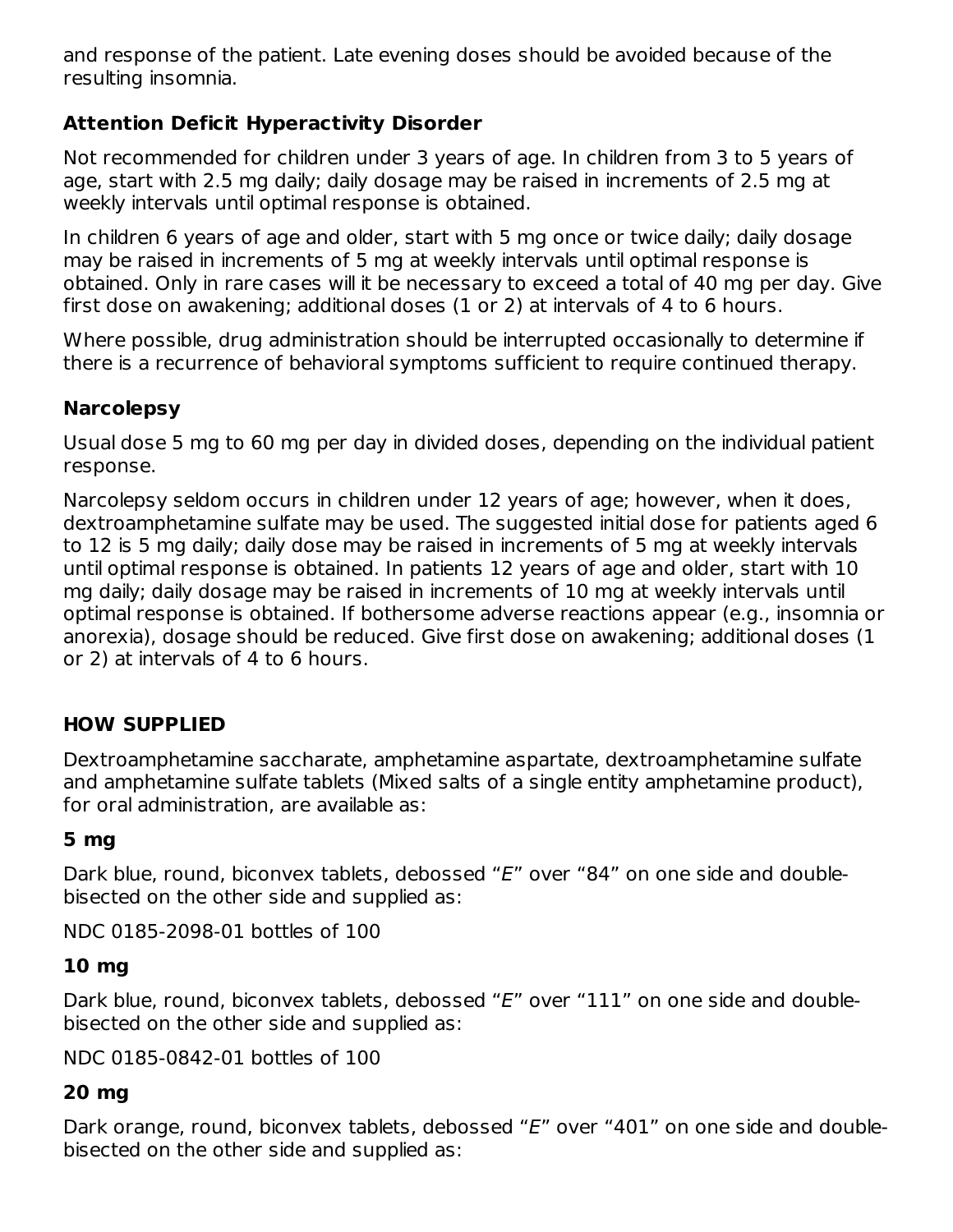#### NDC 0185-0853-01 bottles of 100

#### **30 mg**

Dark orange, round, biconvex tablets, debossed "E" over "404" on one side and doublebisected on the other side and supplied as:

NDC 0185-2099-01 bottles of 100

Store at 20° to 25°C (68° to 77°F) [see USP Controlled Room Temperature].

Dispense contents in a tight, light-resistant container as defined in the USP with a childresistant closure, as required. Protect from light and moisture. Keep tightly closed.

#### **KEEP OUT OF THE REACH OF CHILDREN**.

#### **MEDICATION GUIDE**

**Dextroamphetamine Saccharate, Amphetamine Aspartate,**

**Dextroamphetamine Sulfate and Amphetamine Sulfate Tablets CII**

**(Mixed Salts of a Single Entity Amphetamine Product)**

#### **(dex-troe-am-FET-ah-meen)**

#### **Rx Only**

Read the medication guide that comes with mixed salts of a single entity amphetamine product before you or your child starts taking it and each time you get a refill. There may be new information. This medication guide does not take the place of talking to your doctor about you or your child's treatment with mixed salts of a single entity amphetamine product.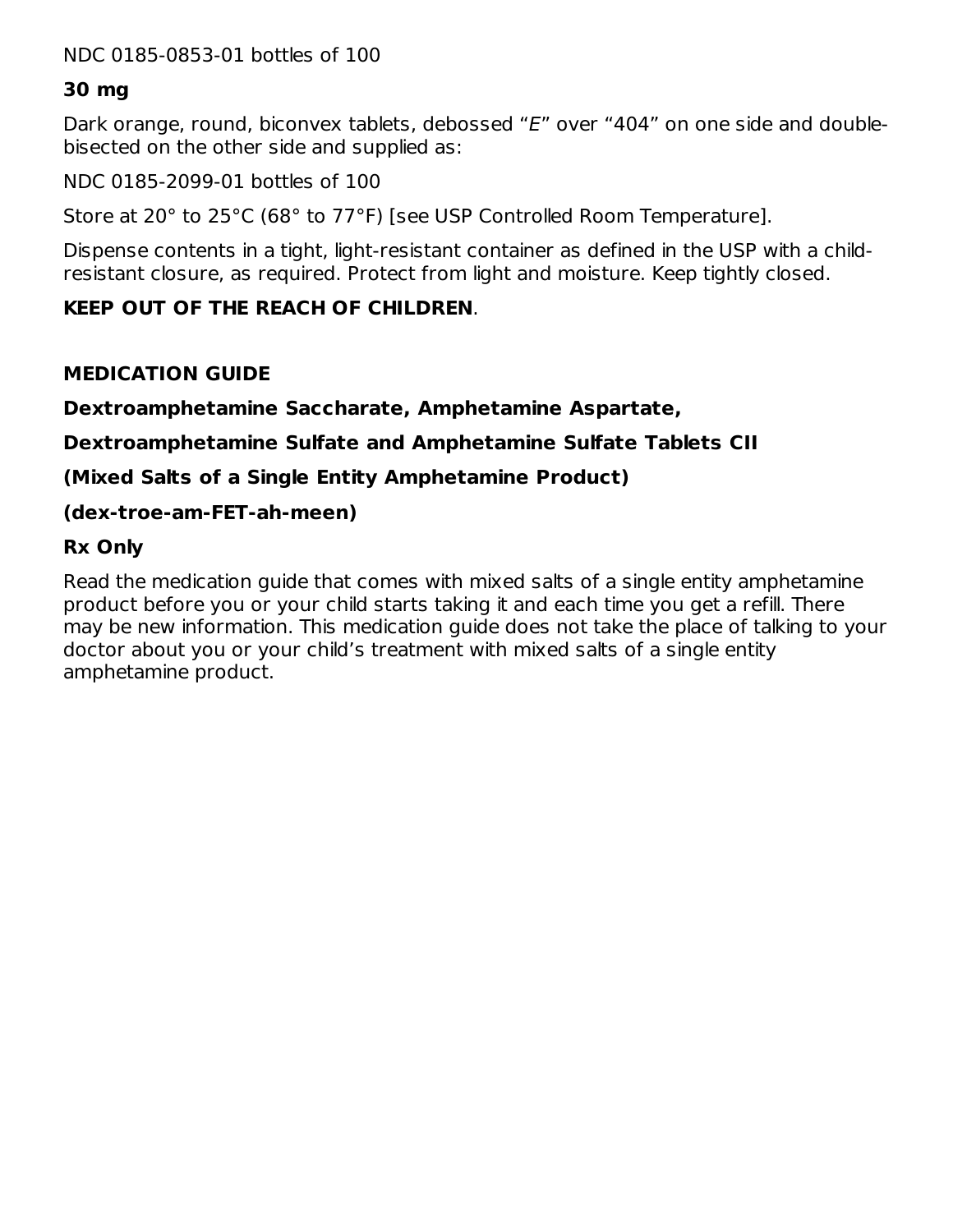**What is the most important information I should know about mixed salts of a single entity amphetamine product?**

**The following have been reported with use of mixed salts of a single entity amphetamine product and other stimulant medicines.**

- **1. Heart-Related Problems:**
- **sudden death in patients who have heart problems or heart defects**
- **stroke and heart attack in adults**

### • **increased blood pressure and heart rate**

Tell your doctor if you or your child have any heart problems, heart defects, high blood pressure, or a family history of these problems.

Your doctor should check you or your child carefully for heart problems before starting mixed salts of a single entity amphetamine product.

Your doctor should check your or your child's blood pressure and heart rate regularly during treatment with mixed salts of a single entity amphetamine product.

**Call your doctor right away if you or your child have any signs of heart problems such as chest pain, shortness of breath, or fainting while taking mixed salts of a single entity amphetamine product.**

**2. Mental (Psychiatric) Problems:**

### **All Patients**

- **new or worse behavior and thought problems**
- **new or worse bipolar illness**
- **new or worse aggressive behavior or hostility**

### **Children and Teenagers**

• **new psychotic symptoms (such as hearing voices, believing things that are not true, are suspicious) or new manic symptoms**

Tell your doctor about any mental problems you or your child have, or about a family history of suicide, bipolar illness, or depression.

**Call your doctor right away if you or your child have any new or worsening mental symptoms or problems while taking mixed salts of a single entity amphetamine product, especially seeing or hearing things that are not real, believing things that are not real, or are suspicious.**

#### **3. Circulation Problems in Fingers and Toes [Peripheral Vasculopathy, Including Raynaud's Phenomenon]:**

• Fingers or toes may feel numb, cool, painful and/or may change color from pale, to blue, to red

Tell your doctor if you have or your child has numbness, pain, skin color change, or sensitivity to temperature in the fingers or toes.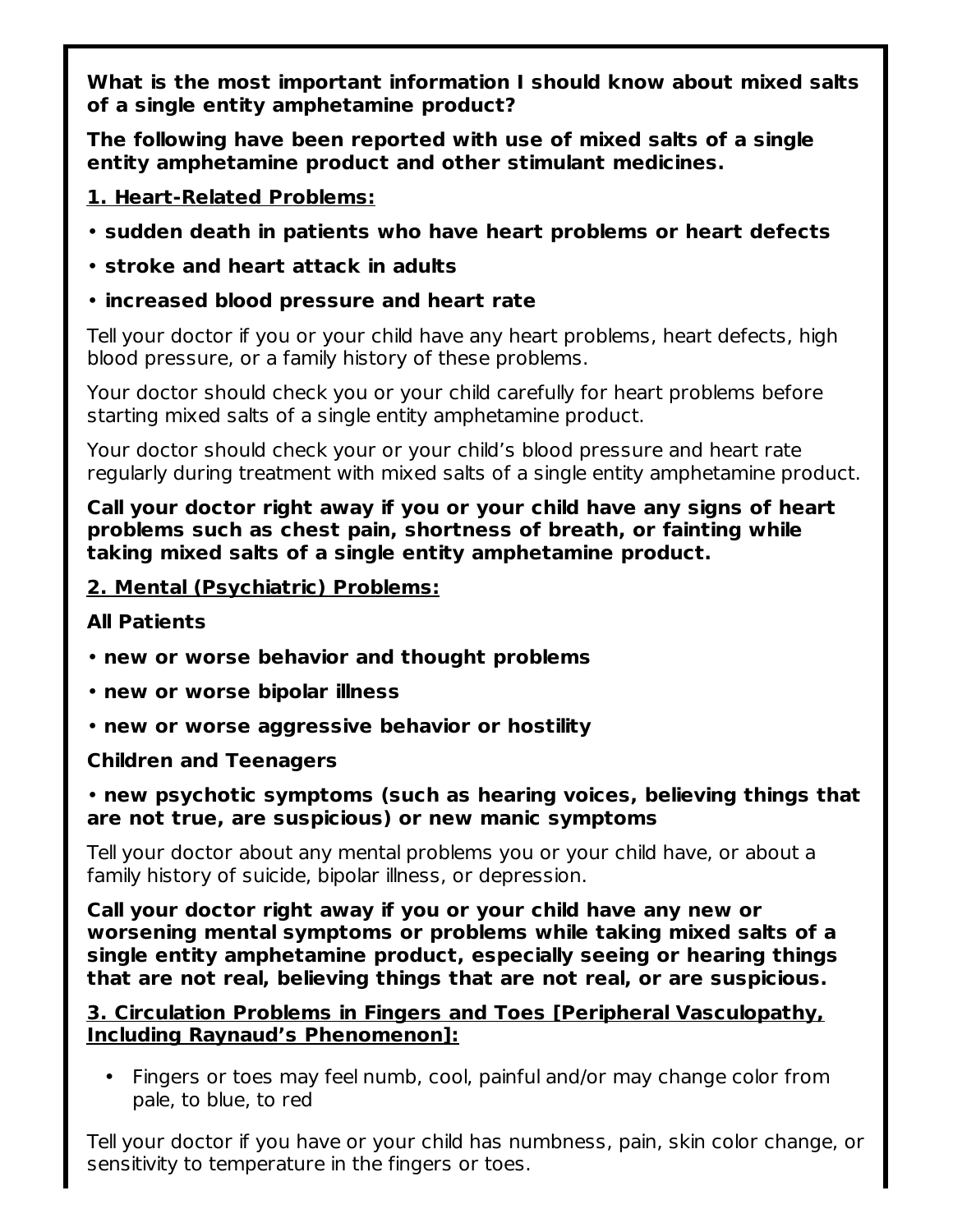**Call your doctor right away if you have or your child has any signs of unexplained wounds appearing on fingers or toes while taking mixed salts of a single entity amphetamine product.**

#### **What are mixed salts of a single entity amphetamine product?**

Mixed salts of a single entity amphetamine product are a central nervous system stimulant prescription medicine. **It is used for the treatment of attention-deficit hyperactivity disorder (ADHD).** Mixed salts of a single entity amphetamine product may help increase attention and decrease impulsiveness and hyperactivity in patients with ADHD.

Mixed salts of a single entity amphetamine product should be used as a part of a total treatment program for ADHD that may include counseling or other therapies.

Mixed salts of a single entity amphetamine product are also used in the treatment of a sleep disorder called narcolepsy.

**Mixed salts of a single entity amphetamine product are a federally controlled substance (CII) because it can be abused or lead to dependence. Keep mixed salts of a single entity amphetamine product in a safe place to prevent misuse and abuse. Selling or giving away mixed salts of a single entity amphetamine product may harm others, and is against the law.** Tell your doctor if you or your child have (or have a family history of) ever abused or been dependent on alcohol, prescription medicines or street drugs.

### **Who should not take mixed salts of a single entity amphetamine product?**

#### **Mixed salts of a single entity amphetamine product should not be taken if you or your child:**

- have heart disease or hardening of the arteries
- have moderate to severe high blood pressure
- have hyperthyroidism
- have an eye problem called glaucoma
- are very anxious, tense, or agitated
- have a history of drug abuse

• are taking or have taken within the past 14 days an anti-depression medicine called a monoamine oxidase inhibitor or MAOI

• are sensitive to, allergic to, or had a reaction to other stimulant medicines

Mixed salts of a single entity amphetamine product are not recommended for use in children less than 3 years old.

**Mixed salts of a single entity amphetamine product may not be right for you or your child. Before starting mixed salts of a single entity amphetamine product tell your or your child's doctor about all health conditions (or a family history of) including:**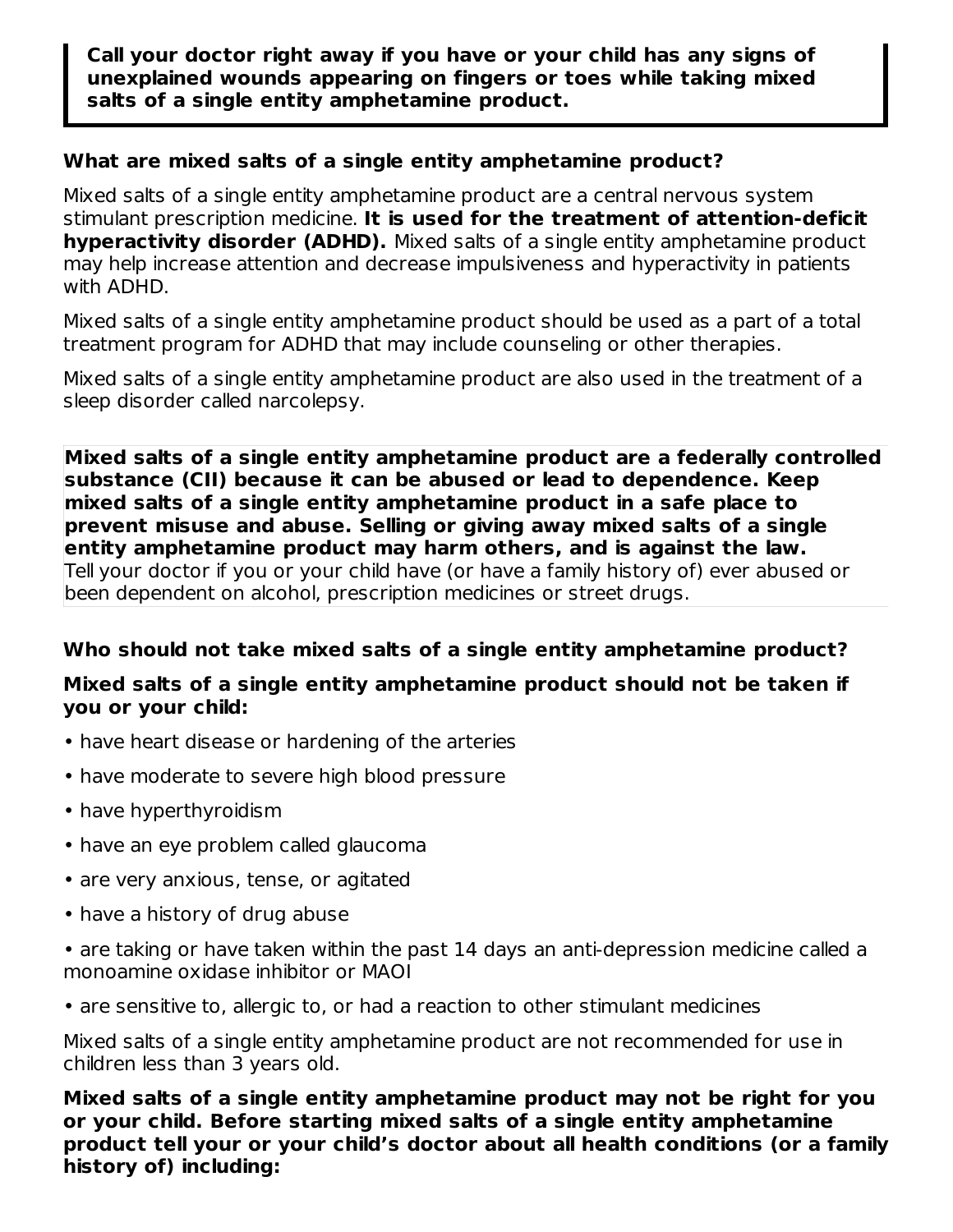- heart problems, heart defects, high blood pressure
- mental problems including psychosis, mania, bipolar illness, or depression
- tics or Tourette's syndrome
- liver or kidney problems
- thyroid problems
- seizures or have had an abnormal brain wave test (EEG)
- circulation problems in fingers or toes

Tell your doctor if you or your child are pregnant, planning to become pregnant, or breastfeeding.

#### **Can mixed salts of a single entity amphetamine product be taken with other medicines?**

**Tell your doctor about all of the medicines that you or your child take including prescription and nonprescription medicines, vitamins, and herbal supplements.** Mixed salts of a single entity amphetamine product and some medicines may interact with each other and cause serious side effects. Sometimes the doses of other medicines will need to be adjusted while taking mixed salts of a single entity amphetamine product.

Your doctor will decide whether mixed salts of a single entity amphetamine product can be taken with other medicines.

## **Especially tell your doctor if you or your child take:**

- anti-depression medicines including MAOIs
- blood pressure medicines
- seizure medicines
- blood thinner medicines
- cold or allergy medicines that contain decongestants
- stomach acid medicines

Know the medicines that you or your child take. Keep a list of your medicines with you to show your doctor and pharmacist.

#### **Do not start any new medicine while taking mixed salts of a single entity amphetamine product without talking to your doctor first.**

### **How should mixed salts of a single entity amphetamine product be taken?**

- **Take mixed salts of a single entity amphetamine product exactly as prescribed.** Your doctor may adjust the dose until it is right for you or your child.
- Mixed salts of a single entity amphetamine product are usually taken two to three times a day. The first dose is usually taken when you first wake in the morning. One or two more doses may be taken during the day, 4 to 6 hours apart.
- Mixed salts of a single entity amphetamine product can be taken with or without food.
- From time to time, your doctor may stop mixed salts of a single entity amphetamine product treatment for a while to check ADHD symptoms.
- Your doctor may do regular checks of the blood, heart, and blood pressure while taking mixed salts of a single entity amphetamine product. Children should have their height and weight checked often while taking mixed salts of a single entity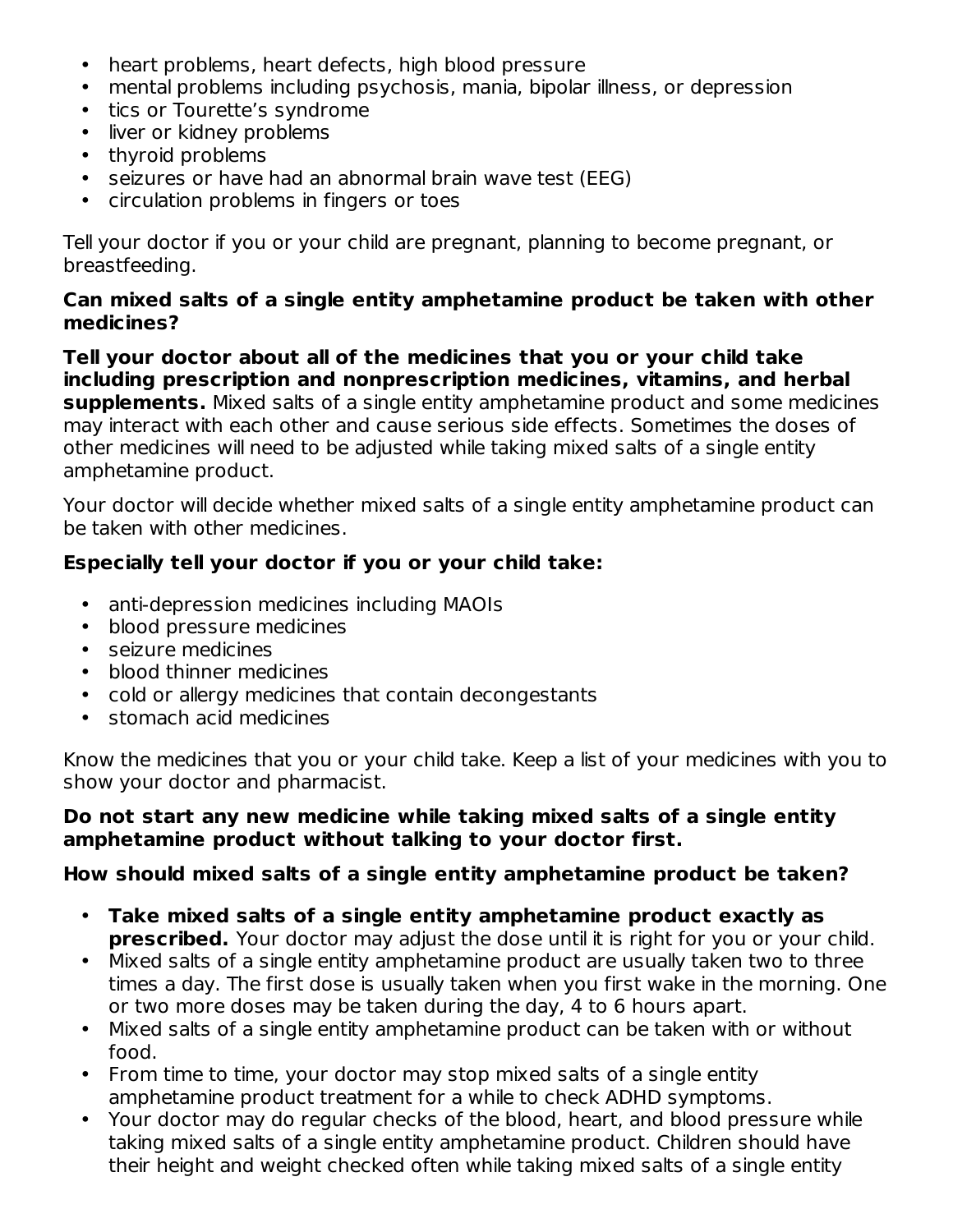amphetamine product. Mixed salts of a single entity amphetamine product treatment may be stopped if a problem is found during these check-ups.

• **If you or your child take too much mixed salts of a single entity amphetamine product or overdoses, call your doctor or poison control center right away, or get emergency treatment.**

#### **What are possible side effects of mixed salts of a single entity amphetamine product?**

See "**What is the most important information I should know about mixed salts of a single entity amphetamine product?"** for information on reported heart and mental problems.

### **Other serious side effects include:**

- slowing of growth (height and weight) in children
- seizures, mainly in patients with a history of seizures
- eyesight changes or blurred vision
- Serotonin syndrome. A potentially life-threatening problem called serotonin syndrome can happen when medicines such as mixed salts of a single entity amphetamine product are taken with certain other medicines. Symptoms of serotonin syndrome may include:
	- o agitation, hallucinations, coma or other changes in mental status
	- o problems controlling your movements or muscle twitching
	- o fast heartbeat
	- o high or low blood pressure
	- o sweating or fever
	- o nausea or vomiting
	- o diarrhea
	- o muscle stiffness or tightness

### **Common side effects include:**

- stomach ache
- decreased appetite
- nervousness

Mixed salts of a single entity amphetamine product may affect you or your child's ability to drive or do other dangerous activities.

Talk to your doctor if you or your child have side effects that are bothersome or do not go away.

This is not a complete list of possible side effects. Ask your doctor or pharmacist for more information.

#### **Call your doctor for medical advice about side effects. You may report side effects to FDA at 1-800-FDA-1088.**

### **How should I store mixed salts of a single entity amphetamine product?**

• Store mixed salts of a single entity amphetamine product in a safe place at room temperature, 20° to 25° C (68° to 77° F).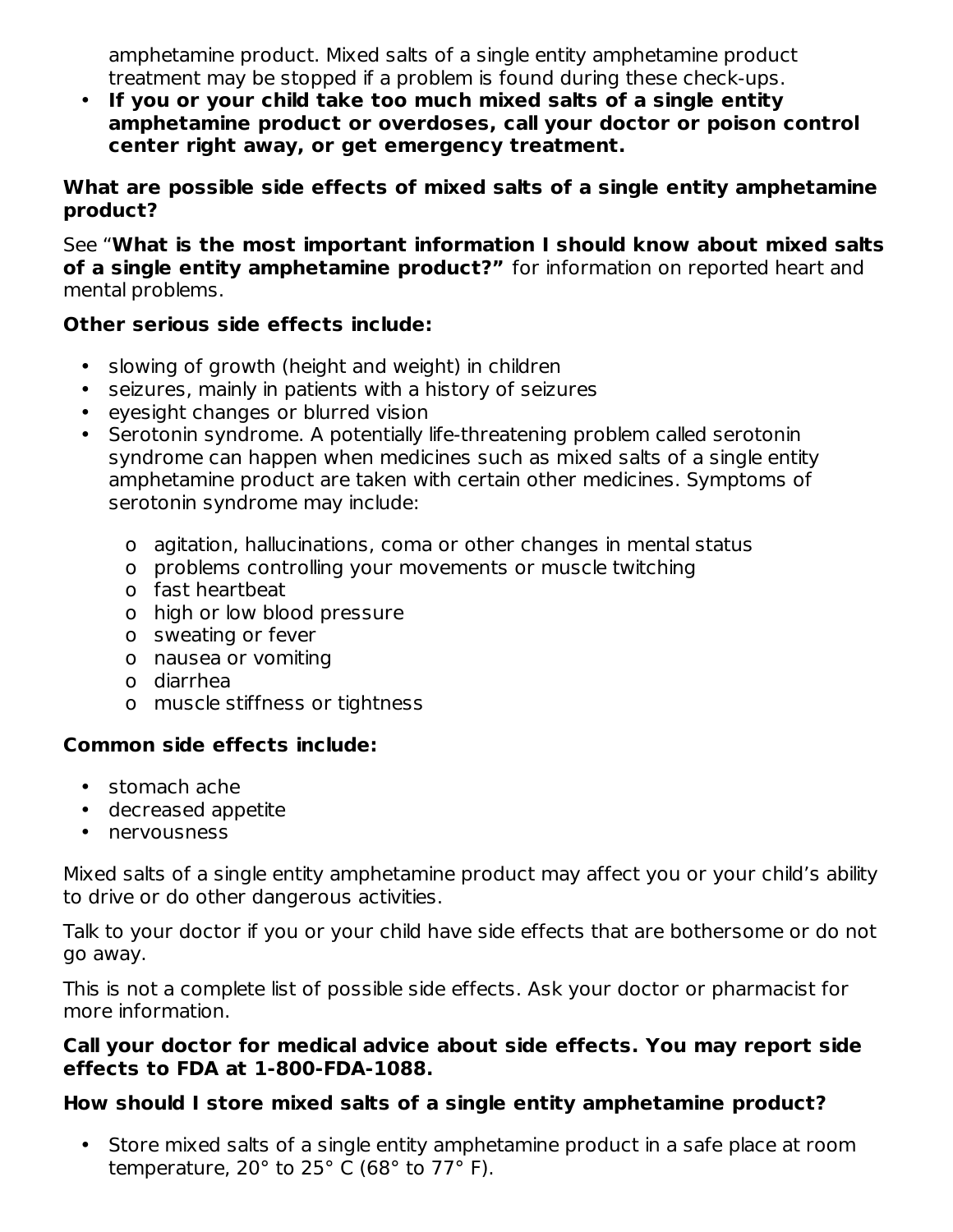• **Keep mixed salts of a single entity amphetamine product and all medicines out of the reach of children.**

#### **General information about mixed salts of a single entity amphetamine product.**

Medicines are sometimes prescribed for purposes other than those listed in a medication guide. Do not use mixed salts of a single entity amphetamine product for a condition for which it was not prescribed. Do not give mixed salts of a single entity amphetamine product to other people, even if they have the same condition. It may harm them and it is against the law.

This medication guide summarizes the most important information about mixed salts of a single entity amphetamine product. If you would like more information, talk with your doctor. You can ask your doctor or pharmacist for information about mixed salts of a single entity amphetamine product that was written for healthcare professionals. For more information about mixed salts of a single entity amphetamine product, please contact Sandoz Inc. at 1-800-525-8747.

#### **What are the ingredients in mixed salts of a single entity amphetamine product?**

**Active Ingredients:** dextroamphetamine saccharate, amphetamine aspartate monohydrate, dextroamphetamine sulfate USP, amphetamine sulfate USP

**Inactive Ingredients:** lactose monohydrate, pregelatinized starch (corn) and magnesium stearate.

In addition the 5 mg and 10 mg tablets contain FD&C blue No. 1 aluminum lake and the 20 mg and 30 mg tablets contain FD&C yellow No. 6 aluminum lake as color additives.

### **KEEP OUT OF THE REACH OF CHILDREN.**

#### **This Medication Guide has been approved by the U.S. Food and Drug Administration.**

Manufactured by

Sandoz Inc., Princeton, NJ 08540

46299645

Rev. Mar 2022

MF42031850REV03/22

#### **Mixed Salts of a Single Entity Amphetamine Product 5 mg x 100 Tablets - Label**

**NDC** 0185-0831-01

**Dextroamphetamine Saccharate,**

**Amphetamine Aspartate,**

**Dextroamphetamine Sulfate and**

**Amphetamine Sulfate Tablets**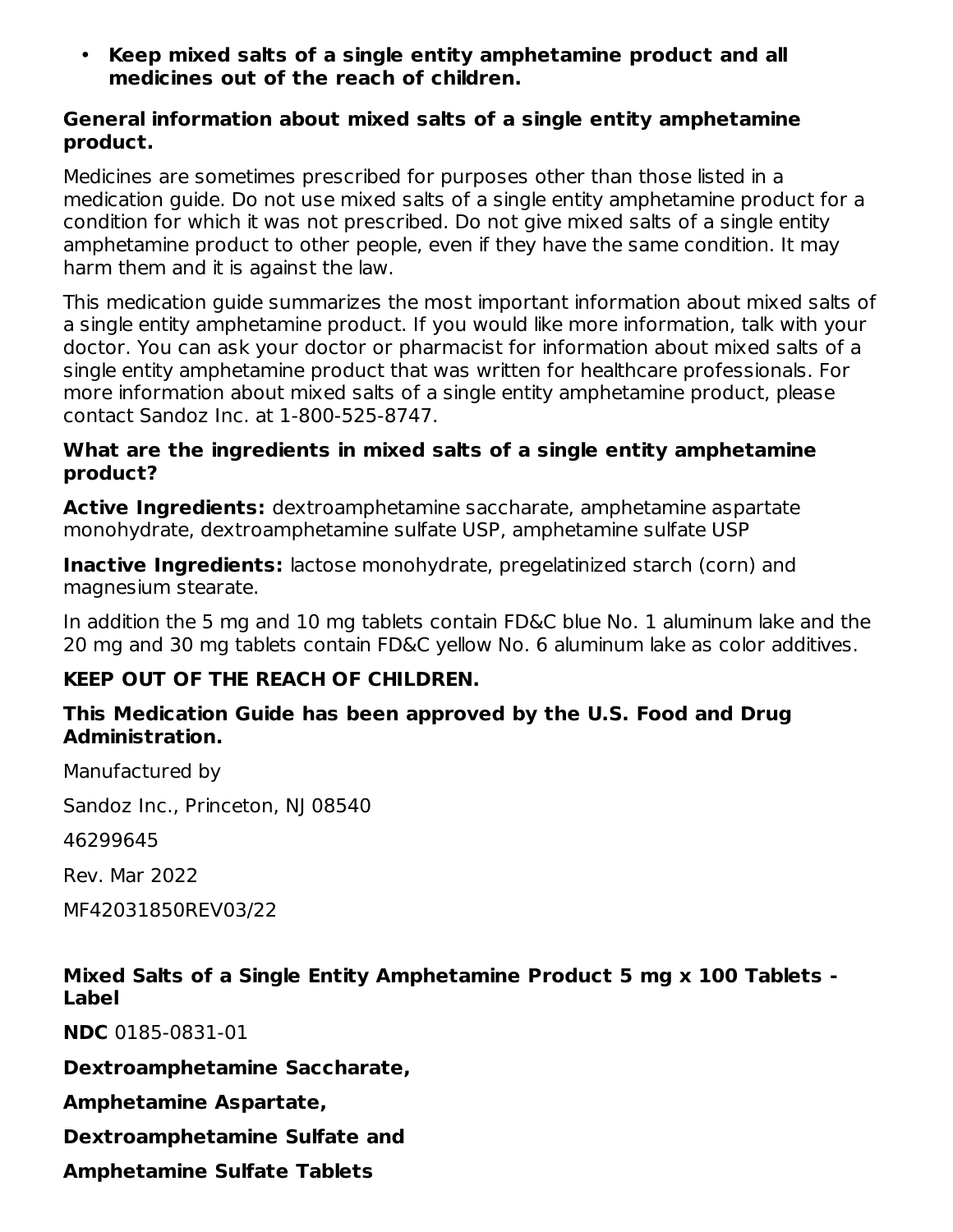(Mixed Salts of A Single Entity Amphetamine Product)

5 mg

**PHARMACIST:** Please dispense with

Medication Guide provided separately.

Rx Only

100 Tablets

Sandoz



**Mixed Salts of a Single Entity Amphetamine Product 5 mg x 100 Tablets - Label**

**NDC** 0185-2098-01

**Dextroamphetamine Saccharate,**

**Amphetamine Aspartate,**

**Dextroamphetamine Sulfate and**

**Amphetamine Sulfate Tablets**

(Mixed Salts of A Single Entity Amphetamine Product)

5 mg

**PHARMACIST:** Please dispense with

Medication Guide provided separately.

Rx Only

100 Tablets

Sandoz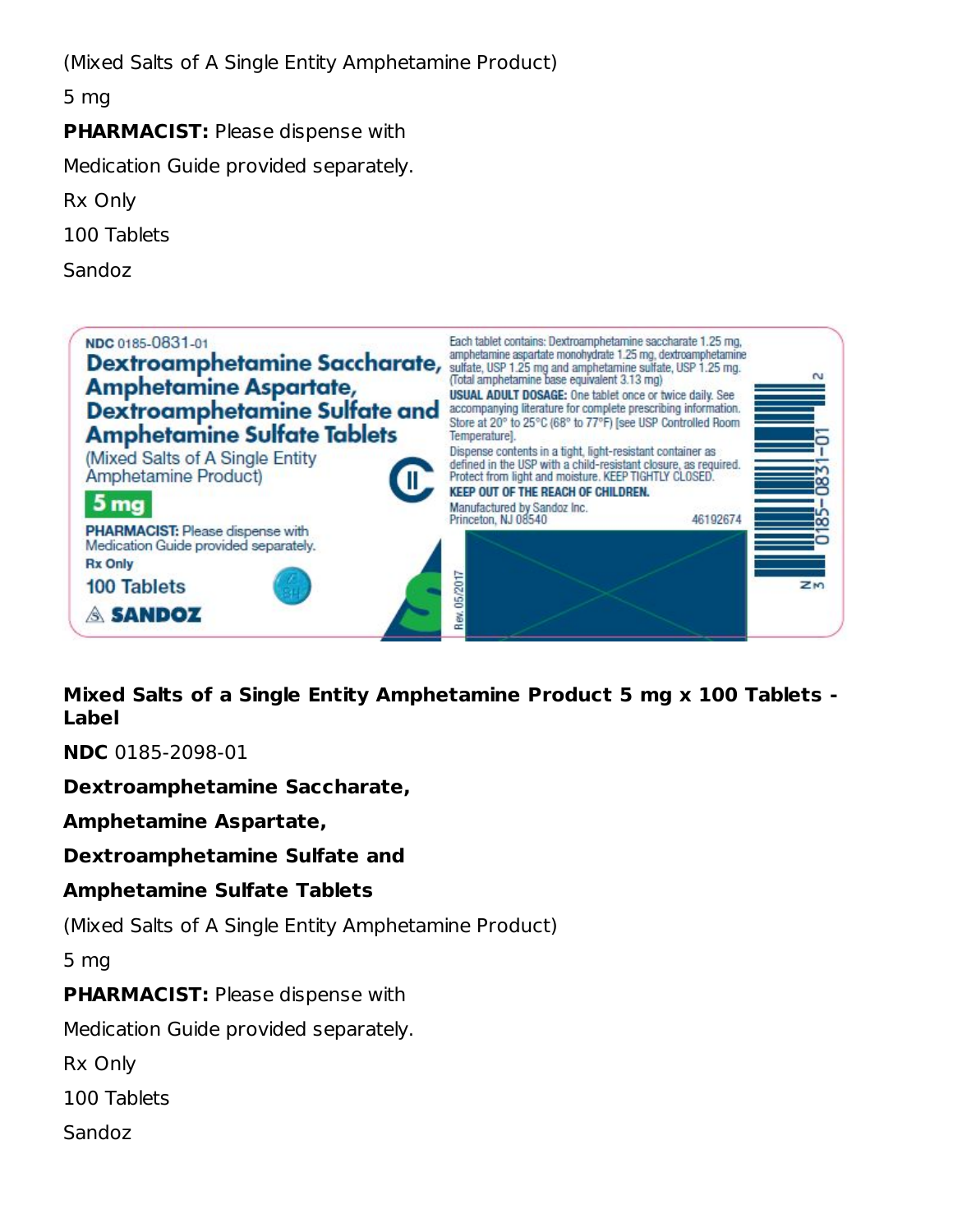

**Mixed Salts of a Single Entity Amphetamine Product 10 mg x 100 Tablets - Label**

NDC 0185-0842-01

**Dextroamphetamine Saccharate,**

**Amphetamine Aspartate,**

**Dextroamphetamine Sulfate and**

## **Amphetamine Sulfate Tablets**

(Mixed Salts of A Single Entity Amphetamine Product)

10 mg

**PHARMACIST:** Please dispense with

Medication Guide provided separately.

Rx Only

100 Tablets

Sandoz



**Mixed Salts of a Single Entity Amphetamine Product 20 mg x 100 Tablets - Label**

**NDC** 0185-0853-01

**Dextroamphetamine Saccharate,**

**Amphetamine Aspartate,**

**Dextroamphetamine Sulfate and**

**Amphetamine Sulfate Tablets**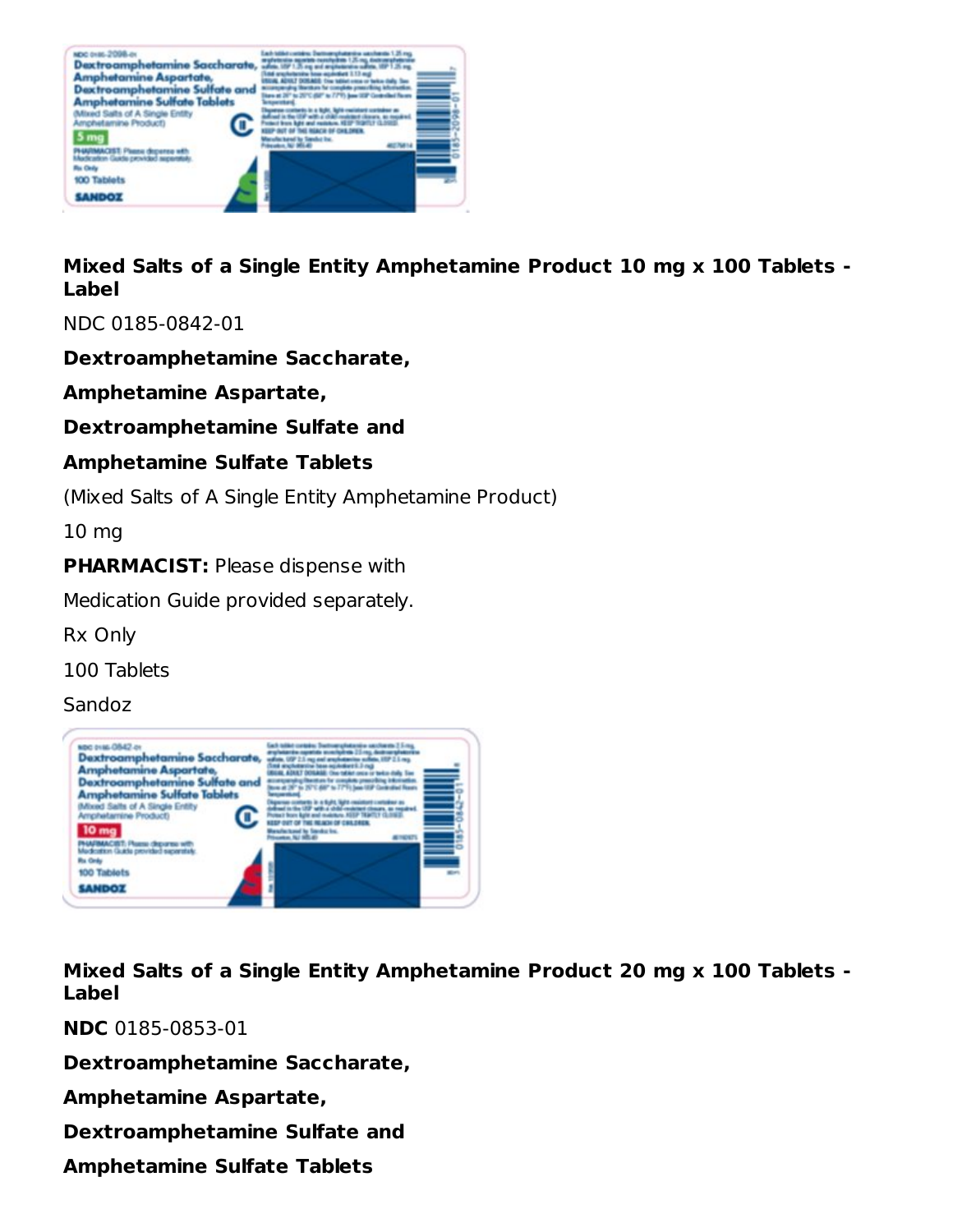(Mixed Salts of A Single Entity Amphetamine Product)

20 mg

**PHARMACIST:** Please dispense with M

edication Guide provided separately.

Rx Only

100 Tablets

Sandoz



**Mixed Salts of a Single Entity Amphetamine Product 30 mg x 100 Tablets - Label**

**NDC** 0185-0864-01

**Dextroamphetamine Saccharate,**

**Amphetamine Aspartate,**

**Dextroamphetamine Sulfate and**

## **Amphetamine Sulfate Tablets**

(Mixed Salts of A Single Entity Amphetamine Product)

30 mg

**PHARMACIST:** Please dispense with

Medication Guide provided separately.

Rx Only

100 Tablets

Sandoz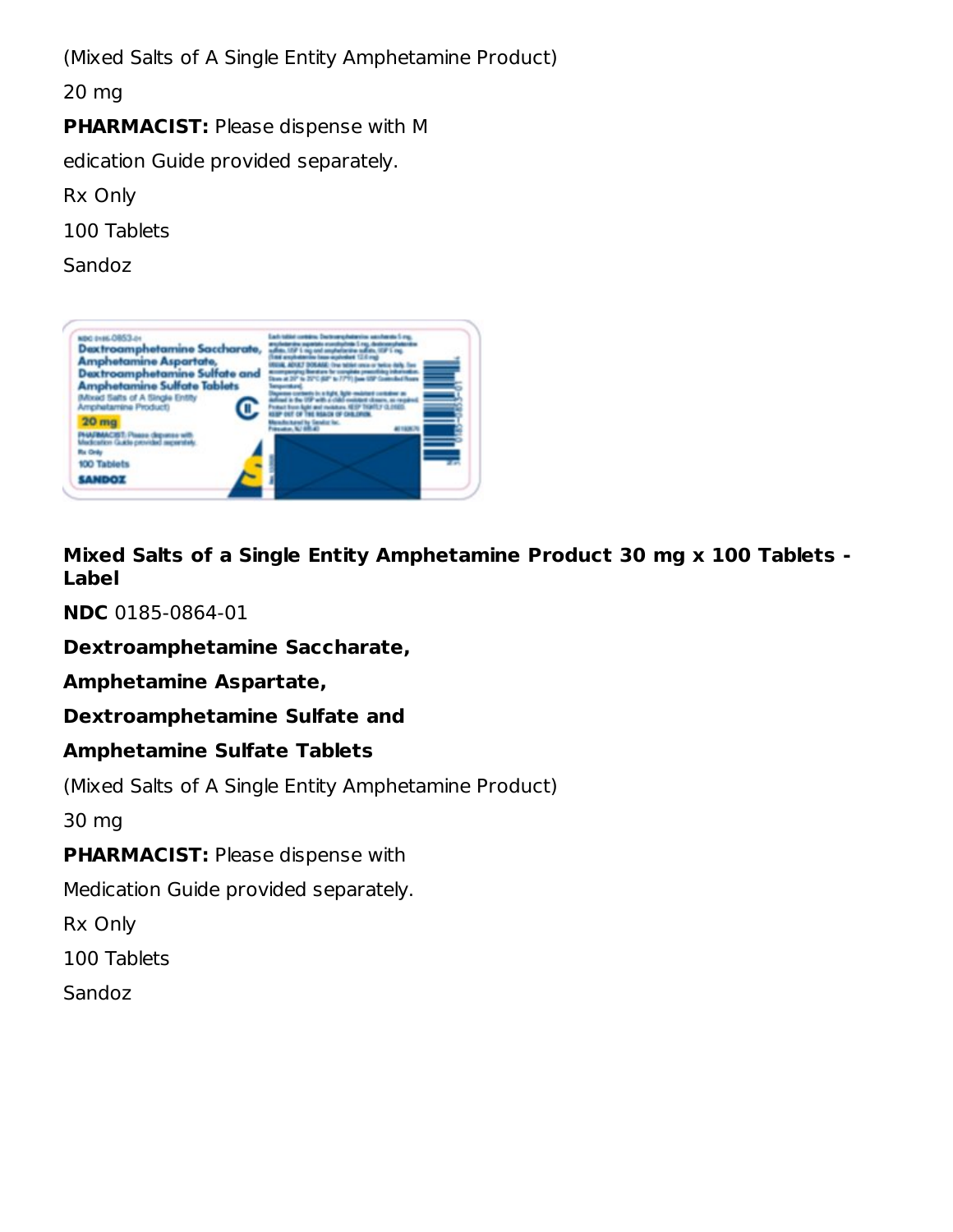

## **PACKAGE/LABEL PRINCIPAL DISPLAY PANEL**

**NDC** 0185-0864-01

**Dextroamphetamine Saccharate,**

### **Amphetamine Aspartate,**

#### **Dextroamphetamine Sulfate and**

### **Amphetamine Sulfate Tablets**

(Mixed Salts of A Single Entity Amphetamine Product)

30 mg

### **PHARMACIST:** Please dispense with

Medication Guide provided separately.

Rx Only

100 Tablets

Sandoz



## **DEXTROAMPHETAMINE SACCHARATE, AMPHETAMINE ASPARTATE MONOHYDRATE, DEXTROAMPHETAMINE SULFATE AND**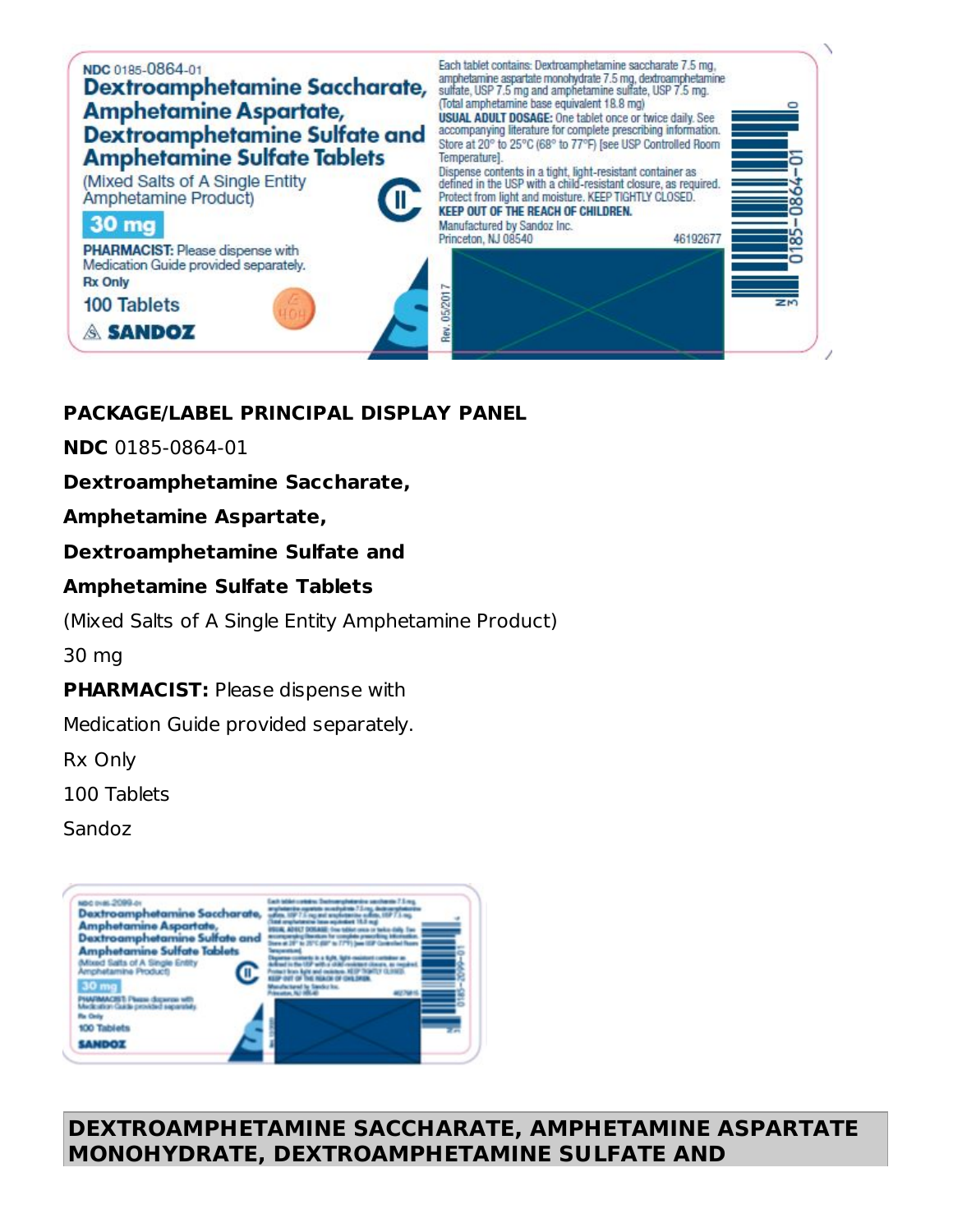# **AMPHETAMINE SULFATE**

| <b>Product Information</b>                                                                    |                         |                                                             |                     |                                               |          |                                     |
|-----------------------------------------------------------------------------------------------|-------------------------|-------------------------------------------------------------|---------------------|-----------------------------------------------|----------|-------------------------------------|
| <b>Product Type</b>                                                                           |                         | HUMAN PRESCRIPTION DRUG                                     |                     | <b>Item Code (Source)</b>                     |          | NDC:0185-0831                       |
| <b>Route of Administration</b>                                                                |                         | ORAL                                                        |                     | <b>DEA Schedule</b>                           | CII      |                                     |
|                                                                                               |                         |                                                             |                     |                                               |          |                                     |
|                                                                                               |                         |                                                             |                     |                                               |          |                                     |
| <b>Active Ingredient/Active Moiety</b>                                                        |                         |                                                             |                     |                                               |          |                                     |
|                                                                                               |                         | <b>Ingredient Name</b>                                      |                     | <b>Basis of Strength</b>                      |          | <b>Strength</b>                     |
| (DEXTROAMPHETAMINE - UNII:TZ 47U051FI)                                                        |                         | <b>DEXTROAMPHETAMINE SACCHARATE (UNII: G83415V073)</b>      |                     | <b>DEXTROAMPHETAMINE</b><br><b>SACCHARATE</b> |          | $1.25$ mg                           |
| (AMPHETAMINE - UNII:CK833KGX7E)                                                               |                         | <b>AMPHETAMINE ASPARTATE MONOHYDRATE (UNII: 01ZPV62004)</b> |                     | AMPHETAMINE AS PARTATE<br><b>MONOHYDRATE</b>  |          | $1.25$ mg                           |
| <b>DEXTROAMPHETAMINE SULFATE (UNII: JJ7680327N)</b><br>(DEXTROAMPHETAMINE - UNII:TZ 47U051FI) |                         |                                                             |                     | <b>DEXTROAMPHETAMINE</b><br><b>SULFATE</b>    |          | $1.25$ mg                           |
| UNII:CK833KGX7E)                                                                              |                         | AMPHETAMINE SULFATE (UNII: 6DPV8NK46S) (AMPHETAMINE -       |                     | AMPHETAMINE SULFATE                           |          | $1.25$ mg                           |
|                                                                                               |                         |                                                             |                     |                                               |          |                                     |
| <b>Inactive Ingredients</b>                                                                   |                         |                                                             |                     |                                               |          |                                     |
|                                                                                               |                         | <b>Ingredient Name</b>                                      |                     |                                               |          | <b>Strength</b>                     |
| FD&C BLUE NO. 1 (UNII: H3R47K3TBD)                                                            |                         |                                                             |                     |                                               |          |                                     |
| <b>LACTOSE MONOHYDRATE (UNII: EWQ57Q8I5X)</b>                                                 |                         |                                                             |                     |                                               |          |                                     |
| MAGNESIUM STEARATE (UNII: 70097M6I30)                                                         |                         |                                                             |                     |                                               |          |                                     |
| <b>STARCH, CORN (UNII: O8232NY3SJ)</b>                                                        |                         |                                                             |                     |                                               |          |                                     |
|                                                                                               |                         |                                                             |                     |                                               |          |                                     |
| <b>Product Characteristics</b>                                                                |                         |                                                             |                     |                                               |          |                                     |
| Color                                                                                         | <b>BLUE (DARK BLUE)</b> |                                                             | <b>Score</b>        |                                               | 4 pieces |                                     |
| <b>Shape</b>                                                                                  | ROUND (ROUND)           |                                                             | <b>Size</b>         |                                               | 6mm      |                                     |
| <b>Flavor</b>                                                                                 |                         |                                                             | <b>Imprint Code</b> |                                               | E:84     |                                     |
| <b>Contains</b>                                                                               |                         |                                                             |                     |                                               |          |                                     |
|                                                                                               |                         |                                                             |                     |                                               |          |                                     |
| <b>Packaging</b>                                                                              |                         |                                                             |                     |                                               |          |                                     |
| <b>Item Code</b><br>#                                                                         |                         | <b>Package Description</b>                                  |                     | <b>Marketing Start</b><br><b>Date</b>         |          | <b>Marketing End</b><br><b>Date</b> |
| NDC:0185-0831-<br>1<br>01                                                                     | Product                 | 100 in 1 BOTTLE; Type 0: Not a Combination                  |                     | 04/20/2016                                    |          |                                     |
|                                                                                               |                         |                                                             |                     |                                               |          |                                     |
| <b>Marketing Information</b>                                                                  |                         |                                                             |                     |                                               |          |                                     |
| <b>Marketing</b><br>Category                                                                  |                         | <b>Application Number or Monograph</b><br><b>Citation</b>   |                     | <b>Marketing Start</b><br><b>Date</b>         |          | <b>Marketing End</b><br>Date        |
| <b>ANDA</b>                                                                                   | ANDA040439              |                                                             |                     | 06/14/2002                                    |          |                                     |
|                                                                                               |                         |                                                             |                     |                                               |          |                                     |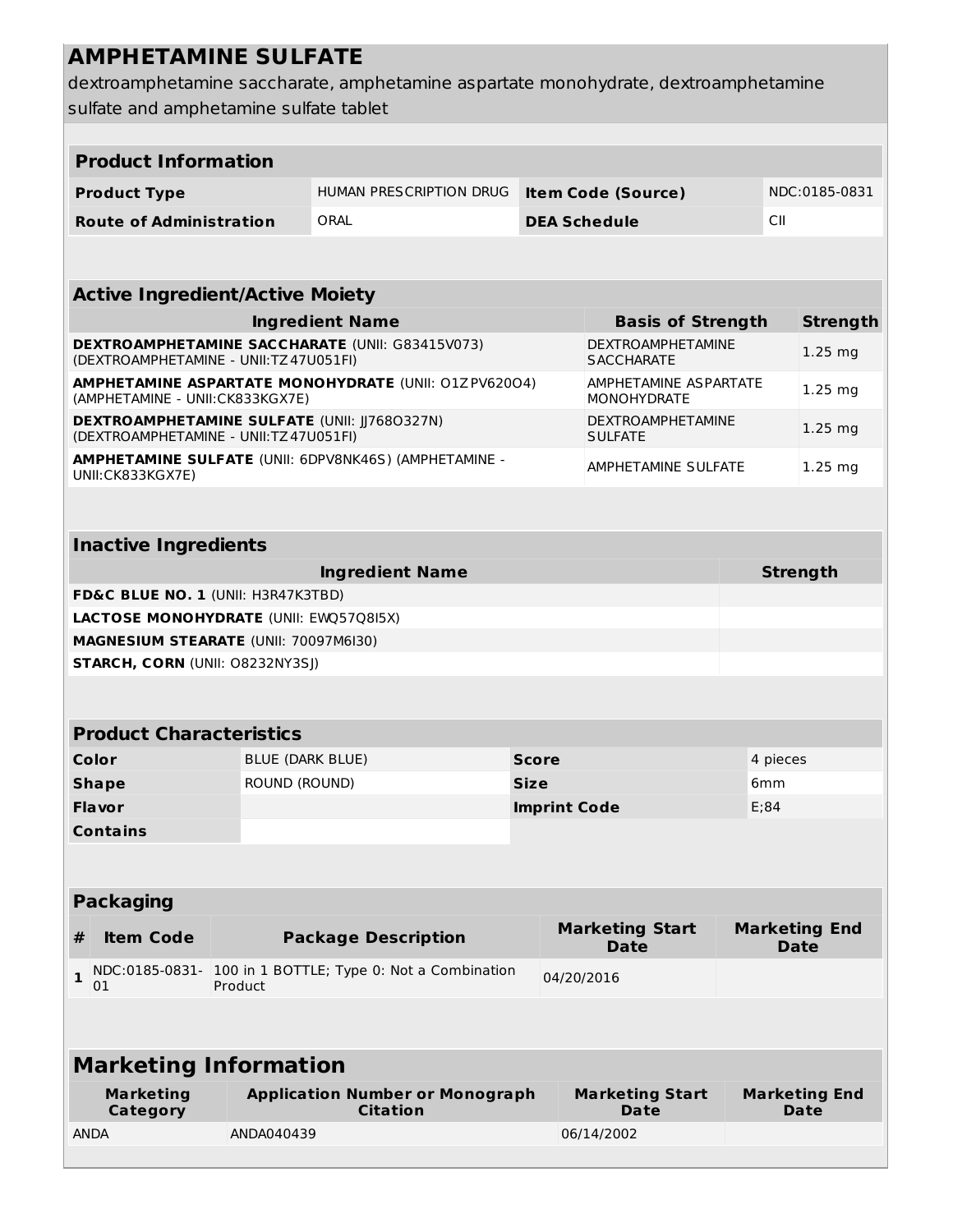## **DEXTROAMPHETAMINE SACCHARATE, AMPHETAMINE ASPARTATE MONOHYDRATE, DEXTROAMPHETAMINE SULFATE AND AMPHETAMINE SULFATE**

| HUMAN PRESCRIPTION DRUG<br>NDC:0185-0842<br><b>Product Type</b><br><b>Item Code (Source)</b><br>ORAL<br>CII<br><b>Route of Administration</b><br><b>DEA Schedule</b><br><b>Active Ingredient/Active Moiety</b><br><b>Ingredient Name</b><br><b>Strength</b><br><b>Basis of Strength</b><br><b>DEXTROAMPHETAMINE SACCHARATE (UNII: G83415V073)</b><br><b>DEXTROAMPHETAMINE</b><br>$2.5 \, mg$<br>(DEXTROAMPHETAMINE - UNII:TZ 47U051FI)<br><b>SACCHARATE</b><br><b>AMPHETAMINE ASPARTATE MONOHYDRATE (UNII: 01ZPV62004)</b><br>AMPHETAMINE AS PARTATE<br>$2.5 \, mg$<br>(AMPHETAMINE - UNII:CK833KGX7E)<br><b>MONOHYDRATE</b><br><b>DEXTROAMPHETAMINE SULFATE (UNII: JJ7680327N)</b><br><b>DEXTROAMPHETAMINE</b><br>2.5 <sub>mg</sub><br>(DEXTROAMPHETAMINE - UNII:TZ 47U051FI)<br><b>SULFATE</b><br>AMPHETAMINE SULFATE (UNII: 6DPV8NK46S) (AMPHETAMINE -<br>AMPHETAMINE SULFATE<br>2.5 <sub>mg</sub><br><b>Strength</b><br><b>Ingredient Name</b><br>FD&C BLUE NO. 1 (UNII: H3R47K3TBD)<br><b>LACTOSE MONOHYDRATE (UNII: EWQ57Q8I5X)</b><br>MAGNESIUM STEARATE (UNII: 70097M6I30)<br>STARCH, CORN (UNII: O8232NY3SJ)<br><b>Product Characteristics</b><br>4 pieces<br><b>BLUE (DARK BLUE)</b><br><b>Score</b><br>ROUND (ROUND)<br><b>Size</b><br>8 <sub>mm</sub><br>E:111<br><b>Imprint Code</b><br><b>Contains</b><br><b>Marketing Start</b><br><b>Marketing End</b><br><b>Package Description</b><br><b>Item Code</b><br><b>Date</b><br><b>Date</b><br>NDC:0185-0842-<br>100 in 1 BOTTLE; Type 0: Not a Combination<br>1<br>04/20/2016<br>Product<br>01<br><b>Marketing Information</b><br><b>Marketing</b><br><b>Application Number or Monograph</b><br><b>Marketing Start</b><br><b>Marketing End</b><br><b>Citation</b><br>Date<br>Date | <b>Product Information</b>  |  |  |  |  |  |  |
|-----------------------------------------------------------------------------------------------------------------------------------------------------------------------------------------------------------------------------------------------------------------------------------------------------------------------------------------------------------------------------------------------------------------------------------------------------------------------------------------------------------------------------------------------------------------------------------------------------------------------------------------------------------------------------------------------------------------------------------------------------------------------------------------------------------------------------------------------------------------------------------------------------------------------------------------------------------------------------------------------------------------------------------------------------------------------------------------------------------------------------------------------------------------------------------------------------------------------------------------------------------------------------------------------------------------------------------------------------------------------------------------------------------------------------------------------------------------------------------------------------------------------------------------------------------------------------------------------------------------------------------------------------------------------------------------------------------------------------------------------|-----------------------------|--|--|--|--|--|--|
|                                                                                                                                                                                                                                                                                                                                                                                                                                                                                                                                                                                                                                                                                                                                                                                                                                                                                                                                                                                                                                                                                                                                                                                                                                                                                                                                                                                                                                                                                                                                                                                                                                                                                                                                               |                             |  |  |  |  |  |  |
|                                                                                                                                                                                                                                                                                                                                                                                                                                                                                                                                                                                                                                                                                                                                                                                                                                                                                                                                                                                                                                                                                                                                                                                                                                                                                                                                                                                                                                                                                                                                                                                                                                                                                                                                               |                             |  |  |  |  |  |  |
|                                                                                                                                                                                                                                                                                                                                                                                                                                                                                                                                                                                                                                                                                                                                                                                                                                                                                                                                                                                                                                                                                                                                                                                                                                                                                                                                                                                                                                                                                                                                                                                                                                                                                                                                               |                             |  |  |  |  |  |  |
|                                                                                                                                                                                                                                                                                                                                                                                                                                                                                                                                                                                                                                                                                                                                                                                                                                                                                                                                                                                                                                                                                                                                                                                                                                                                                                                                                                                                                                                                                                                                                                                                                                                                                                                                               |                             |  |  |  |  |  |  |
|                                                                                                                                                                                                                                                                                                                                                                                                                                                                                                                                                                                                                                                                                                                                                                                                                                                                                                                                                                                                                                                                                                                                                                                                                                                                                                                                                                                                                                                                                                                                                                                                                                                                                                                                               |                             |  |  |  |  |  |  |
|                                                                                                                                                                                                                                                                                                                                                                                                                                                                                                                                                                                                                                                                                                                                                                                                                                                                                                                                                                                                                                                                                                                                                                                                                                                                                                                                                                                                                                                                                                                                                                                                                                                                                                                                               |                             |  |  |  |  |  |  |
|                                                                                                                                                                                                                                                                                                                                                                                                                                                                                                                                                                                                                                                                                                                                                                                                                                                                                                                                                                                                                                                                                                                                                                                                                                                                                                                                                                                                                                                                                                                                                                                                                                                                                                                                               |                             |  |  |  |  |  |  |
|                                                                                                                                                                                                                                                                                                                                                                                                                                                                                                                                                                                                                                                                                                                                                                                                                                                                                                                                                                                                                                                                                                                                                                                                                                                                                                                                                                                                                                                                                                                                                                                                                                                                                                                                               |                             |  |  |  |  |  |  |
|                                                                                                                                                                                                                                                                                                                                                                                                                                                                                                                                                                                                                                                                                                                                                                                                                                                                                                                                                                                                                                                                                                                                                                                                                                                                                                                                                                                                                                                                                                                                                                                                                                                                                                                                               |                             |  |  |  |  |  |  |
|                                                                                                                                                                                                                                                                                                                                                                                                                                                                                                                                                                                                                                                                                                                                                                                                                                                                                                                                                                                                                                                                                                                                                                                                                                                                                                                                                                                                                                                                                                                                                                                                                                                                                                                                               | UNII:CK833KGX7E)            |  |  |  |  |  |  |
|                                                                                                                                                                                                                                                                                                                                                                                                                                                                                                                                                                                                                                                                                                                                                                                                                                                                                                                                                                                                                                                                                                                                                                                                                                                                                                                                                                                                                                                                                                                                                                                                                                                                                                                                               |                             |  |  |  |  |  |  |
|                                                                                                                                                                                                                                                                                                                                                                                                                                                                                                                                                                                                                                                                                                                                                                                                                                                                                                                                                                                                                                                                                                                                                                                                                                                                                                                                                                                                                                                                                                                                                                                                                                                                                                                                               | <b>Inactive Ingredients</b> |  |  |  |  |  |  |
|                                                                                                                                                                                                                                                                                                                                                                                                                                                                                                                                                                                                                                                                                                                                                                                                                                                                                                                                                                                                                                                                                                                                                                                                                                                                                                                                                                                                                                                                                                                                                                                                                                                                                                                                               |                             |  |  |  |  |  |  |
|                                                                                                                                                                                                                                                                                                                                                                                                                                                                                                                                                                                                                                                                                                                                                                                                                                                                                                                                                                                                                                                                                                                                                                                                                                                                                                                                                                                                                                                                                                                                                                                                                                                                                                                                               |                             |  |  |  |  |  |  |
|                                                                                                                                                                                                                                                                                                                                                                                                                                                                                                                                                                                                                                                                                                                                                                                                                                                                                                                                                                                                                                                                                                                                                                                                                                                                                                                                                                                                                                                                                                                                                                                                                                                                                                                                               |                             |  |  |  |  |  |  |
|                                                                                                                                                                                                                                                                                                                                                                                                                                                                                                                                                                                                                                                                                                                                                                                                                                                                                                                                                                                                                                                                                                                                                                                                                                                                                                                                                                                                                                                                                                                                                                                                                                                                                                                                               |                             |  |  |  |  |  |  |
|                                                                                                                                                                                                                                                                                                                                                                                                                                                                                                                                                                                                                                                                                                                                                                                                                                                                                                                                                                                                                                                                                                                                                                                                                                                                                                                                                                                                                                                                                                                                                                                                                                                                                                                                               |                             |  |  |  |  |  |  |
|                                                                                                                                                                                                                                                                                                                                                                                                                                                                                                                                                                                                                                                                                                                                                                                                                                                                                                                                                                                                                                                                                                                                                                                                                                                                                                                                                                                                                                                                                                                                                                                                                                                                                                                                               |                             |  |  |  |  |  |  |
|                                                                                                                                                                                                                                                                                                                                                                                                                                                                                                                                                                                                                                                                                                                                                                                                                                                                                                                                                                                                                                                                                                                                                                                                                                                                                                                                                                                                                                                                                                                                                                                                                                                                                                                                               |                             |  |  |  |  |  |  |
|                                                                                                                                                                                                                                                                                                                                                                                                                                                                                                                                                                                                                                                                                                                                                                                                                                                                                                                                                                                                                                                                                                                                                                                                                                                                                                                                                                                                                                                                                                                                                                                                                                                                                                                                               | Color                       |  |  |  |  |  |  |
|                                                                                                                                                                                                                                                                                                                                                                                                                                                                                                                                                                                                                                                                                                                                                                                                                                                                                                                                                                                                                                                                                                                                                                                                                                                                                                                                                                                                                                                                                                                                                                                                                                                                                                                                               | <b>Shape</b>                |  |  |  |  |  |  |
|                                                                                                                                                                                                                                                                                                                                                                                                                                                                                                                                                                                                                                                                                                                                                                                                                                                                                                                                                                                                                                                                                                                                                                                                                                                                                                                                                                                                                                                                                                                                                                                                                                                                                                                                               | <b>Flavor</b>               |  |  |  |  |  |  |
|                                                                                                                                                                                                                                                                                                                                                                                                                                                                                                                                                                                                                                                                                                                                                                                                                                                                                                                                                                                                                                                                                                                                                                                                                                                                                                                                                                                                                                                                                                                                                                                                                                                                                                                                               |                             |  |  |  |  |  |  |
|                                                                                                                                                                                                                                                                                                                                                                                                                                                                                                                                                                                                                                                                                                                                                                                                                                                                                                                                                                                                                                                                                                                                                                                                                                                                                                                                                                                                                                                                                                                                                                                                                                                                                                                                               |                             |  |  |  |  |  |  |
|                                                                                                                                                                                                                                                                                                                                                                                                                                                                                                                                                                                                                                                                                                                                                                                                                                                                                                                                                                                                                                                                                                                                                                                                                                                                                                                                                                                                                                                                                                                                                                                                                                                                                                                                               | <b>Packaging</b>            |  |  |  |  |  |  |
|                                                                                                                                                                                                                                                                                                                                                                                                                                                                                                                                                                                                                                                                                                                                                                                                                                                                                                                                                                                                                                                                                                                                                                                                                                                                                                                                                                                                                                                                                                                                                                                                                                                                                                                                               | #                           |  |  |  |  |  |  |
|                                                                                                                                                                                                                                                                                                                                                                                                                                                                                                                                                                                                                                                                                                                                                                                                                                                                                                                                                                                                                                                                                                                                                                                                                                                                                                                                                                                                                                                                                                                                                                                                                                                                                                                                               |                             |  |  |  |  |  |  |
|                                                                                                                                                                                                                                                                                                                                                                                                                                                                                                                                                                                                                                                                                                                                                                                                                                                                                                                                                                                                                                                                                                                                                                                                                                                                                                                                                                                                                                                                                                                                                                                                                                                                                                                                               |                             |  |  |  |  |  |  |
|                                                                                                                                                                                                                                                                                                                                                                                                                                                                                                                                                                                                                                                                                                                                                                                                                                                                                                                                                                                                                                                                                                                                                                                                                                                                                                                                                                                                                                                                                                                                                                                                                                                                                                                                               |                             |  |  |  |  |  |  |
|                                                                                                                                                                                                                                                                                                                                                                                                                                                                                                                                                                                                                                                                                                                                                                                                                                                                                                                                                                                                                                                                                                                                                                                                                                                                                                                                                                                                                                                                                                                                                                                                                                                                                                                                               | Category                    |  |  |  |  |  |  |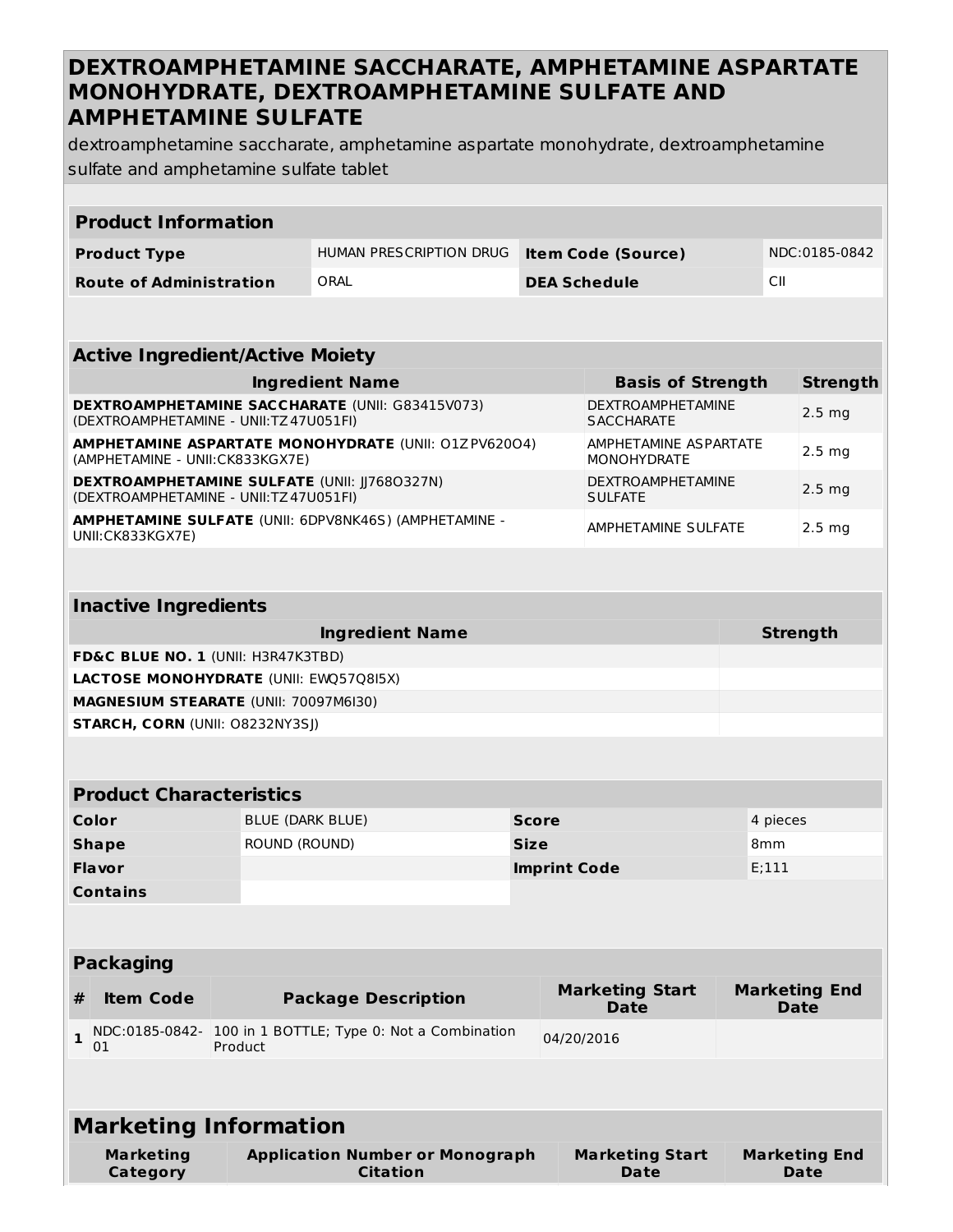### **DEXTROAMPHETAMINE SACCHARATE, AMPHETAMINE ASPARTATE MONOHYDRATE, DEXTROAMPHETAMINE SULFATE AND AMPHETAMINE SULFATE**

| <b>Product Information</b>                                                                    |                      |                                                             |              |                                               |                 |                 |
|-----------------------------------------------------------------------------------------------|----------------------|-------------------------------------------------------------|--------------|-----------------------------------------------|-----------------|-----------------|
| <b>Product Type</b>                                                                           |                      | <b>HUMAN PRESCRIPTION DRUG</b>                              |              | <b>Item Code (Source)</b>                     |                 | NDC:0185-0853   |
| <b>Route of Administration</b>                                                                |                      | ORAL                                                        |              | <b>DEA Schedule</b>                           | CII             |                 |
|                                                                                               |                      |                                                             |              |                                               |                 |                 |
| <b>Active Ingredient/Active Moiety</b>                                                        |                      |                                                             |              |                                               |                 |                 |
|                                                                                               |                      | <b>Ingredient Name</b>                                      |              | <b>Basis of Strength</b>                      |                 | <b>Strength</b> |
| (DEXTROAMPHETAMINE - UNII:TZ 47U051FI)                                                        |                      | <b>DEXTROAMPHETAMINE SACCHARATE (UNII: G83415V073)</b>      |              | <b>DEXTROAMPHETAMINE</b><br><b>SACCHARATE</b> |                 | 5 <sub>mg</sub> |
| (AMPHETAMINE - UNII:CK833KGX7E)                                                               |                      | <b>AMPHETAMINE ASPARTATE MONOHYDRATE (UNII: 01ZPV62004)</b> |              | AMPHETAMINE AS PARTATE<br><b>MONOHYDRATE</b>  |                 | 5 <sub>mg</sub> |
| <b>DEXTROAMPHETAMINE SULFATE (UNII: JJ7680327N)</b><br>(DEXTROAMPHETAMINE - UNII:TZ 47U051FI) |                      |                                                             |              | <b>DEXTROAMPHETAMINE</b><br><b>SULFATE</b>    |                 | 5 mg            |
| UNII: CK833KGX7E)                                                                             |                      | AMPHETAMINE SULFATE (UNII: 6DPV8NK46S) (AMPHETAMINE -       |              | <b>AMPHETAMINE SULFATE</b>                    |                 | 5 <sub>mg</sub> |
|                                                                                               |                      |                                                             |              |                                               |                 |                 |
| <b>Inactive Ingredients</b>                                                                   |                      |                                                             |              |                                               |                 |                 |
|                                                                                               |                      | <b>Ingredient Name</b>                                      |              |                                               |                 | <b>Strength</b> |
| FD&C YELLOW NO. 6 (UNII: H77VEI93A8)                                                          |                      |                                                             |              |                                               |                 |                 |
| LACTOSE MONOHYDRATE (UNII: EWQ57Q8I5X)                                                        |                      |                                                             |              |                                               |                 |                 |
| <b>MAGNESIUM STEARATE (UNII: 70097M6I30)</b>                                                  |                      |                                                             |              |                                               |                 |                 |
| <b>STARCH, CORN (UNII: O8232NY3SJ)</b>                                                        |                      |                                                             |              |                                               |                 |                 |
|                                                                                               |                      |                                                             |              |                                               |                 |                 |
| <b>Product Characteristics</b>                                                                |                      |                                                             |              |                                               |                 |                 |
| Color                                                                                         | ORANGE (DARK ORANGE) |                                                             | <b>Score</b> |                                               | 4 pieces        |                 |
| <b>Shape</b>                                                                                  | ROUND (ROUND)        |                                                             | <b>Size</b>  |                                               | 8 <sub>mm</sub> |                 |
| <b>Flavor</b>                                                                                 |                      |                                                             |              | <b>Imprint Code</b>                           | E:401           |                 |
| <b>Contains</b>                                                                               |                      |                                                             |              |                                               |                 |                 |
|                                                                                               |                      |                                                             |              |                                               |                 |                 |
| Packaging                                                                                     |                      |                                                             |              |                                               |                 |                 |

| - ------------   |                                                                                    |                                       |                                     |
|------------------|------------------------------------------------------------------------------------|---------------------------------------|-------------------------------------|
| <b>Item Code</b> | <b>Package Description</b>                                                         | <b>Marketing Start</b><br><b>Date</b> | <b>Marketing End</b><br><b>Date</b> |
| 01               | $\frac{1}{1}$ NDC:0185-0853- 100 in 1 BOTTLE; Type 0: Not a Combination<br>Product | 04/20/2016                            |                                     |
|                  |                                                                                    |                                       |                                     |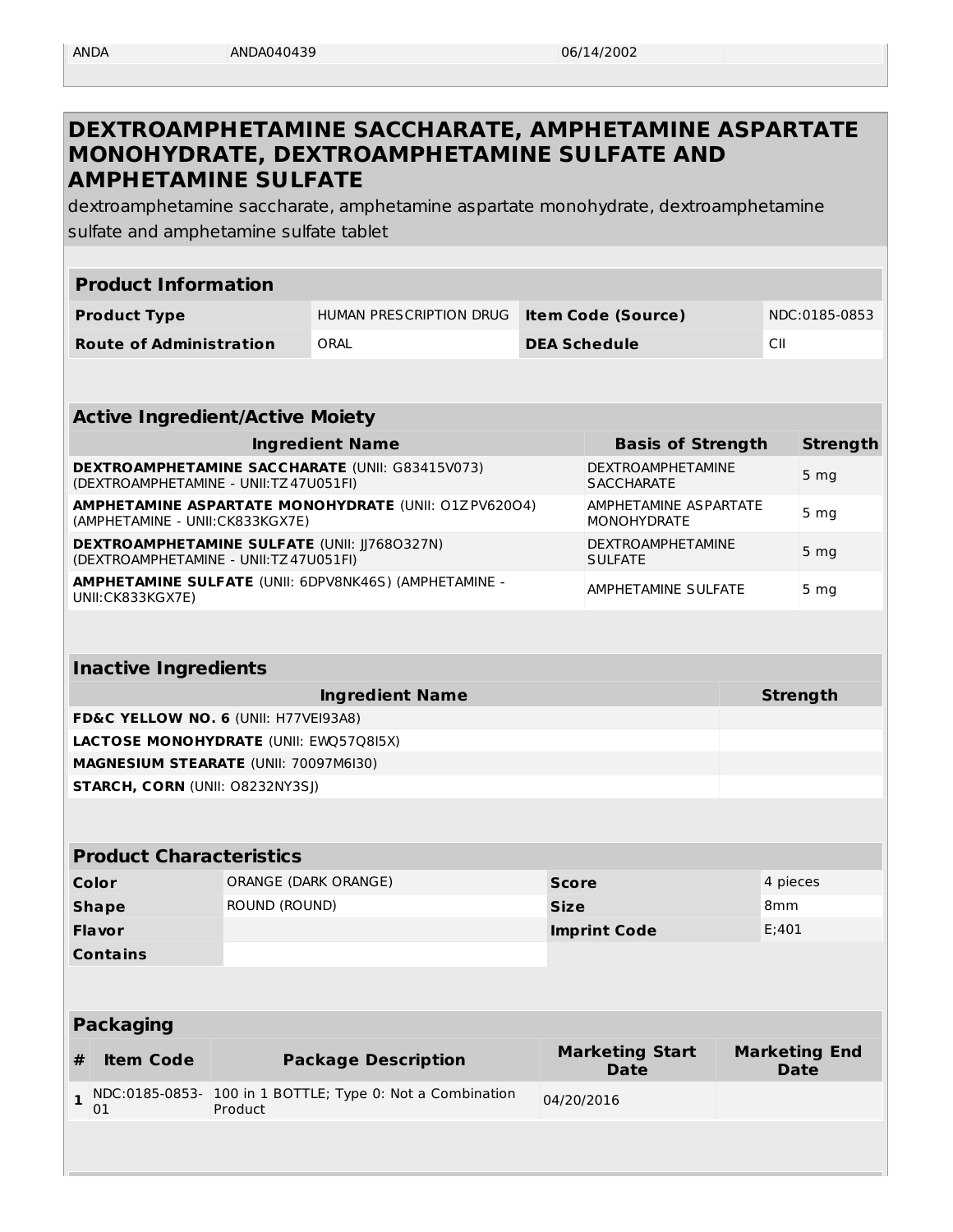| <b>Marketing</b><br><b>Category</b> | <b>Application Number or Monograph</b><br><b>Citation</b>                          | <b>Marketing Start</b><br><b>Date</b> | <b>Marketing End</b><br>Date |
|-------------------------------------|------------------------------------------------------------------------------------|---------------------------------------|------------------------------|
| <b>ANDA</b>                         | ANDA040439                                                                         | 06/14/2002                            |                              |
|                                     |                                                                                    |                                       |                              |
|                                     |                                                                                    |                                       |                              |
|                                     |                                                                                    |                                       |                              |
|                                     |                                                                                    |                                       |                              |
|                                     | DEXTROAMPHETAMINE SACCHARATE, AMPHETAMINE ASPARTATE                                |                                       |                              |
|                                     | MONOHYDRATE, DEXTROAMPHETAMINE SULFATE AND                                         |                                       |                              |
|                                     | <b>AMPHETAMINE SULFATE</b>                                                         |                                       |                              |
|                                     | dextroamphetamine saccharate, amphetamine aspartate monohydrate, dextroamphetamine |                                       |                              |

| <b>Proguct Thromation</b>      |                         |                           |               |
|--------------------------------|-------------------------|---------------------------|---------------|
| <b>Product Type</b>            | HUMAN PRESCRIPTION DRUG | <b>Item Code (Source)</b> | NDC:0185-0864 |
| <b>Route of Administration</b> | ORAL                    | <b>DEA Schedule</b>       | СII           |

| <b>Active Ingredient/Active Moiety</b>                                                           |                                               |                  |
|--------------------------------------------------------------------------------------------------|-----------------------------------------------|------------------|
| <b>Ingredient Name</b>                                                                           | <b>Basis of Strength</b>                      | <b>Strength</b>  |
| <b>DEXTROAMPHETAMINE SACCHARATE (UNII: G83415V073)</b><br>(DEXTROAMPHETAMINE - UNII:TZ 47U051FI) | <b>DEXTROAMPHETAMINE</b><br><b>SACCHARATE</b> | 7.5 mg           |
| <b>AMPHETAMINE ASPARTATE MONOHYDRATE (UNII: 01ZPV62004)</b><br>(AMPHETAMINE - UNII:CK833KGX7E)   | AMPHETAMINE AS PARTATE<br><b>MONOHYDRATE</b>  | $7.5 \text{ mg}$ |
| <b>DEXTROAMPHETAMINE SULFATE (UNII: JJ7680327N)</b><br>(DEXTROAMPHETAMINE - UNII:TZ 47U051FI)    | <b>DEXTROAMPHETAMINE</b><br><b>SULFATE</b>    | $7.5$ mg         |
| <b>AMPHETAMINE SULFATE (UNII: 6DPV8NK46S) (AMPHETAMINE -</b><br>UNII:CK833KGX7E)                 | AMPHETAMINE SULFATE                           | $7.5 \text{ ma}$ |

| <b>Strength</b> |
|-----------------|
|                 |
|                 |
|                 |
|                 |
|                 |

| <b>Product Characteristics</b> |                      |                     |          |  |  |  |
|--------------------------------|----------------------|---------------------|----------|--|--|--|
| Color                          | ORANGE (DARK ORANGE) | <b>Score</b>        | 4 pieces |  |  |  |
| <b>Shape</b>                   | ROUND (ROUND)        | <b>Size</b>         | 11mm     |  |  |  |
| <b>Flavor</b>                  |                      | <b>Imprint Code</b> | E:404    |  |  |  |
| <b>Contains</b>                |                      |                     |          |  |  |  |
|                                |                      |                     |          |  |  |  |

| Packaging        |                                                                      |                                       |                                     |  |  |  |  |
|------------------|----------------------------------------------------------------------|---------------------------------------|-------------------------------------|--|--|--|--|
| <b>Item Code</b> | <b>Package Description</b>                                           | <b>Marketing Start</b><br><b>Date</b> | <b>Marketing End</b><br><b>Date</b> |  |  |  |  |
| 01               | NDC:0185-0864- 100 in 1 BOTTLE; Type 0: Not a Combination<br>Product | 04/20/2016                            |                                     |  |  |  |  |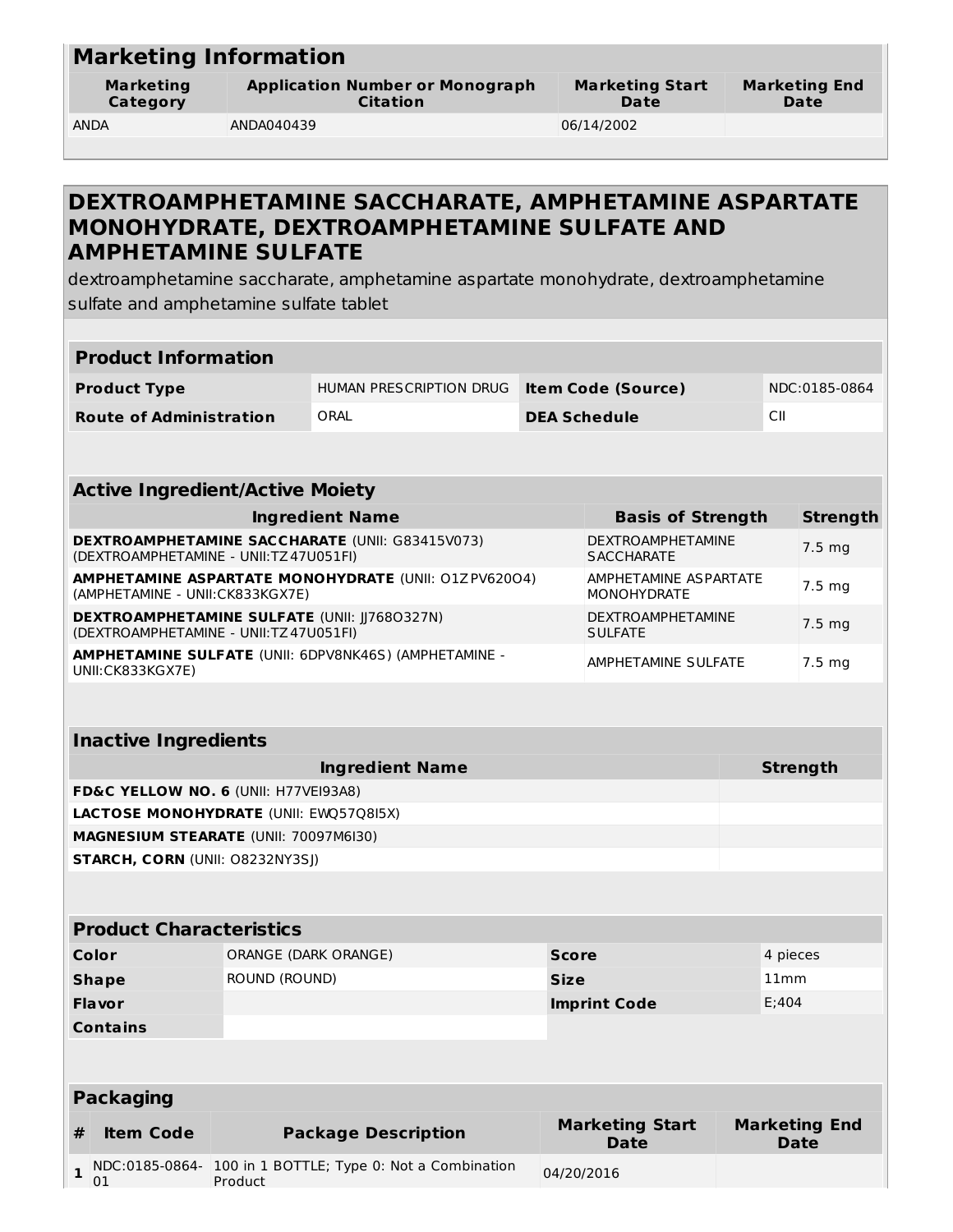| <b>Marketing Information</b>                                                                                                                      |                      |                                                                                                          |              |                                            |                   |          |                              |
|---------------------------------------------------------------------------------------------------------------------------------------------------|----------------------|----------------------------------------------------------------------------------------------------------|--------------|--------------------------------------------|-------------------|----------|------------------------------|
| <b>Marketing</b><br>Category                                                                                                                      |                      | <b>Application Number or Monograph</b><br><b>Citation</b>                                                |              | <b>Marketing Start</b><br>Date             |                   |          | <b>Marketing End</b><br>Date |
| <b>ANDA</b>                                                                                                                                       | ANDA040439           |                                                                                                          |              | 06/14/2002                                 |                   |          |                              |
|                                                                                                                                                   |                      |                                                                                                          |              |                                            |                   |          |                              |
|                                                                                                                                                   |                      |                                                                                                          |              |                                            |                   |          |                              |
| <b>AMPHETAMINE SULFATE</b>                                                                                                                        |                      | DEXTROAMPHETAMINE SACCHARATE, AMPHETAMINE ASPARTATE<br><b>MONOHYDRATE, DEXTROAMPHETAMINE SULFATE AND</b> |              |                                            |                   |          |                              |
|                                                                                                                                                   |                      | dextroamphetamine saccharate, amphetamine aspartate monohydrate, dextroamphetamine                       |              |                                            |                   |          |                              |
| sulfate and amphetamine sulfate tablet                                                                                                            |                      |                                                                                                          |              |                                            |                   |          |                              |
|                                                                                                                                                   |                      |                                                                                                          |              |                                            |                   |          |                              |
| <b>Product Information</b>                                                                                                                        |                      |                                                                                                          |              |                                            |                   |          |                              |
| <b>Product Type</b>                                                                                                                               |                      | HUMAN PRESCRIPTION DRUG                                                                                  |              | <b>Item Code (Source)</b>                  |                   |          | NDC:0185-2099                |
| <b>Route of Administration</b>                                                                                                                    |                      | ORAL                                                                                                     |              | <b>DEA Schedule</b>                        |                   | CII      |                              |
|                                                                                                                                                   |                      |                                                                                                          |              |                                            |                   |          |                              |
|                                                                                                                                                   |                      |                                                                                                          |              |                                            |                   |          |                              |
| <b>Active Ingredient/Active Moiety</b>                                                                                                            |                      |                                                                                                          |              |                                            |                   |          |                              |
|                                                                                                                                                   |                      | <b>Ingredient Name</b>                                                                                   |              | <b>Basis of Strength</b>                   |                   |          | <b>Strength</b>              |
| <b>DEXTROAMPHETAMINE SACCHARATE (UNII: G83415V073)</b><br><b>DEXTROAMPHETAMINE</b><br>(DEXTROAMPHETAMINE - UNII:TZ 47U051FI)<br><b>SACCHARATE</b> |                      |                                                                                                          |              |                                            | 7.5 <sub>ma</sub> |          |                              |
| <b>AMPHETAMINE ASPARTATE MONOHYDRATE (UNII: O1ZPV62004)</b><br>AMPHETAMINE AS PARTATE<br>(AMPHETAMINE - UNII:CK833KGX7E)<br><b>MONOHYDRATE</b>    |                      |                                                                                                          |              |                                            | $7.5 \text{ ma}$  |          |                              |
| DEXTROAMPHETAMINE SULFATE (UNII: JJ7680327N)<br>(DEXTROAMPHETAMINE - UNII:TZ 47U051FI)                                                            |                      |                                                                                                          |              | <b>DEXTROAMPHETAMINE</b><br><b>SULFATE</b> |                   |          | $7.5 \, mg$                  |
| UNII:CK833KGX7E)                                                                                                                                  |                      | AMPHETAMINE SULFATE (UNII: 6DPV8NK46S) (AMPHETAMINE -                                                    |              | AMPHETAMINE SULFATE                        |                   |          | 7.5 <sub>ma</sub>            |
|                                                                                                                                                   |                      |                                                                                                          |              |                                            |                   |          |                              |
| <b>Inactive Ingredients</b>                                                                                                                       |                      |                                                                                                          |              |                                            |                   |          |                              |
|                                                                                                                                                   |                      | <b>Ingredient Name</b>                                                                                   |              |                                            |                   |          | <b>Strength</b>              |
| FD&C YELLOW NO. 6 (UNII: H77VEI93A8)                                                                                                              |                      |                                                                                                          |              |                                            |                   |          |                              |
| <b>LACTOSE MONOHYDRATE (UNII: EWQ57Q8I5X)</b>                                                                                                     |                      |                                                                                                          |              |                                            |                   |          |                              |
| MAGNESIUM STEARATE (UNII: 70097M6I30)                                                                                                             |                      |                                                                                                          |              |                                            |                   |          |                              |
| <b>STARCH, CORN (UNII: O8232NY3SJ)</b>                                                                                                            |                      |                                                                                                          |              |                                            |                   |          |                              |
|                                                                                                                                                   |                      |                                                                                                          |              |                                            |                   |          |                              |
| <b>Product Characteristics</b>                                                                                                                    |                      |                                                                                                          |              |                                            |                   |          |                              |
| Color                                                                                                                                             | ORANGE (DARK ORANGE) |                                                                                                          | <b>Score</b> |                                            |                   | 4 pieces |                              |
| <b>Shape</b>                                                                                                                                      | ROUND (ROUND)        |                                                                                                          | <b>Size</b>  |                                            | 10 <sub>mm</sub>  |          |                              |
| <b>Flavor</b>                                                                                                                                     |                      |                                                                                                          |              | <b>Imprint Code</b>                        |                   | E:404    |                              |
| <b>Contains</b>                                                                                                                                   |                      |                                                                                                          |              |                                            |                   |          |                              |
|                                                                                                                                                   |                      |                                                                                                          |              |                                            |                   |          |                              |
| <b>Packaging</b>                                                                                                                                  |                      |                                                                                                          |              |                                            |                   |          |                              |
|                                                                                                                                                   |                      |                                                                                                          |              |                                            |                   |          |                              |

**Marketing Start Marketing End**

I

01 Product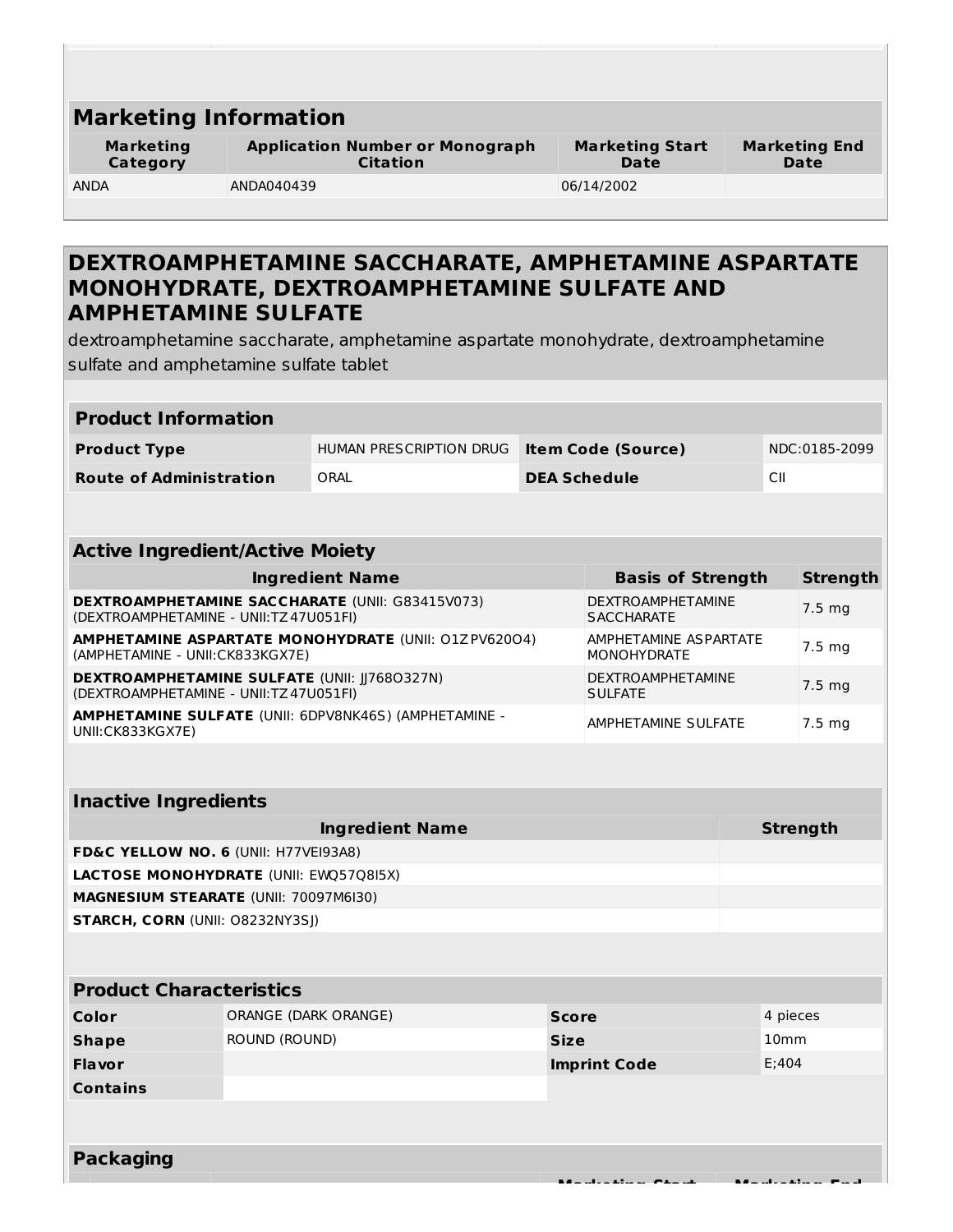| #                            | <b>Item Code</b>             | <b>Package Description</b>                                | <b>Marketing Start</b><br>Date | <b>Marketing End</b><br>Date |  |
|------------------------------|------------------------------|-----------------------------------------------------------|--------------------------------|------------------------------|--|
|                              | NDC:0185-2099-<br>01         | 100 in 1 BOTTLE; Type 0: Not a Combination<br>Product     | 11/16/2021                     |                              |  |
|                              |                              |                                                           |                                |                              |  |
| <b>Marketing Information</b> |                              |                                                           |                                |                              |  |
|                              | <b>Marketing</b><br>Category | <b>Application Number or Monograph</b><br><b>Citation</b> | <b>Marketing Start</b><br>Date | <b>Marketing End</b><br>Date |  |
|                              | <b>ANDA</b>                  | ANDA040439                                                | 06/14/2002                     |                              |  |
|                              |                              |                                                           |                                |                              |  |

### **DEXTROAMPHETAMINE SACCHARATE, AMPHETAMINE ASPARTATE MONOHYDRATE, DEXTROAMPHETAMINE SULFATE AND AMPHETAMINE SULFATE**

| <b>Product Information</b>     |                         |                           |               |  |  |
|--------------------------------|-------------------------|---------------------------|---------------|--|--|
| <b>Product Type</b>            | HUMAN PRESCRIPTION DRUG | <b>Item Code (Source)</b> | NDC:0185-2098 |  |  |
| <b>Route of Administration</b> | ORAL                    | <b>DEA Schedule</b>       | СII           |  |  |

| <b>Active Ingredient/Active Moiety</b>                                                           |                                               |                 |  |  |
|--------------------------------------------------------------------------------------------------|-----------------------------------------------|-----------------|--|--|
| <b>Ingredient Name</b>                                                                           | <b>Basis of Strength</b>                      | <b>Strength</b> |  |  |
| <b>DEXTROAMPHETAMINE SACCHARATE (UNII: G83415V073)</b><br>(DEXTROAMPHETAMINE - UNII:TZ 47U051FI) | <b>DEXTROAMPHETAMINE</b><br><b>SACCHARATE</b> | $1.25$ mg       |  |  |
| <b>AMPHETAMINE ASPARTATE MONOHYDRATE (UNII: 01ZPV62004)</b><br>(AMPHETAMINE - UNII:CK833KGX7E)   | AMPHETAMINE AS PARTATE<br><b>MONOHYDRATE</b>  | $1.25$ mg       |  |  |
| <b>DEXTROAMPHETAMINE SULFATE (UNII: JJ7680327N)</b><br>(DEXTROAMPHETAMINE - UNII:TZ 47U051FI)    | <b>DEXTROAMPHETAMINE</b><br><b>SULFATE</b>    | $1.25$ mg       |  |  |
| <b>AMPHETAMINE SULFATE (UNII: 6DPV8NK46S) (AMPHETAMINE -</b><br>UNII: CK833KGX7E)                | AMPHETAMINE SULFATE                           | $1.25$ mg       |  |  |

| <b>Inactive Ingredients</b>                   |                         |                     |                 |  |  |  |
|-----------------------------------------------|-------------------------|---------------------|-----------------|--|--|--|
|                                               | <b>Ingredient Name</b>  |                     | <b>Strength</b> |  |  |  |
| <b>FD&amp;C BLUE NO. 1 (UNII: H3R47K3TBD)</b> |                         |                     |                 |  |  |  |
| <b>LACTOSE MONOHYDRATE (UNII: EWQ57Q8I5X)</b> |                         |                     |                 |  |  |  |
| <b>MAGNESIUM STEARATE (UNII: 70097M6I30)</b>  |                         |                     |                 |  |  |  |
| <b>STARCH, CORN (UNII: 08232NY3SI)</b>        |                         |                     |                 |  |  |  |
|                                               |                         |                     |                 |  |  |  |
| <b>Product Characteristics</b>                |                         |                     |                 |  |  |  |
| Color                                         | <b>BLUE (DARK BLUE)</b> | <b>Score</b>        | 4 pieces        |  |  |  |
| <b>Shape</b>                                  | ROUND (ROUND)           | <b>Size</b>         | 6 <sub>mm</sub> |  |  |  |
| <b>Flavor</b>                                 |                         | <b>Imprint Code</b> | E;84            |  |  |  |
| <b>Contains</b>                               |                         |                     |                 |  |  |  |
|                                               |                         |                     |                 |  |  |  |